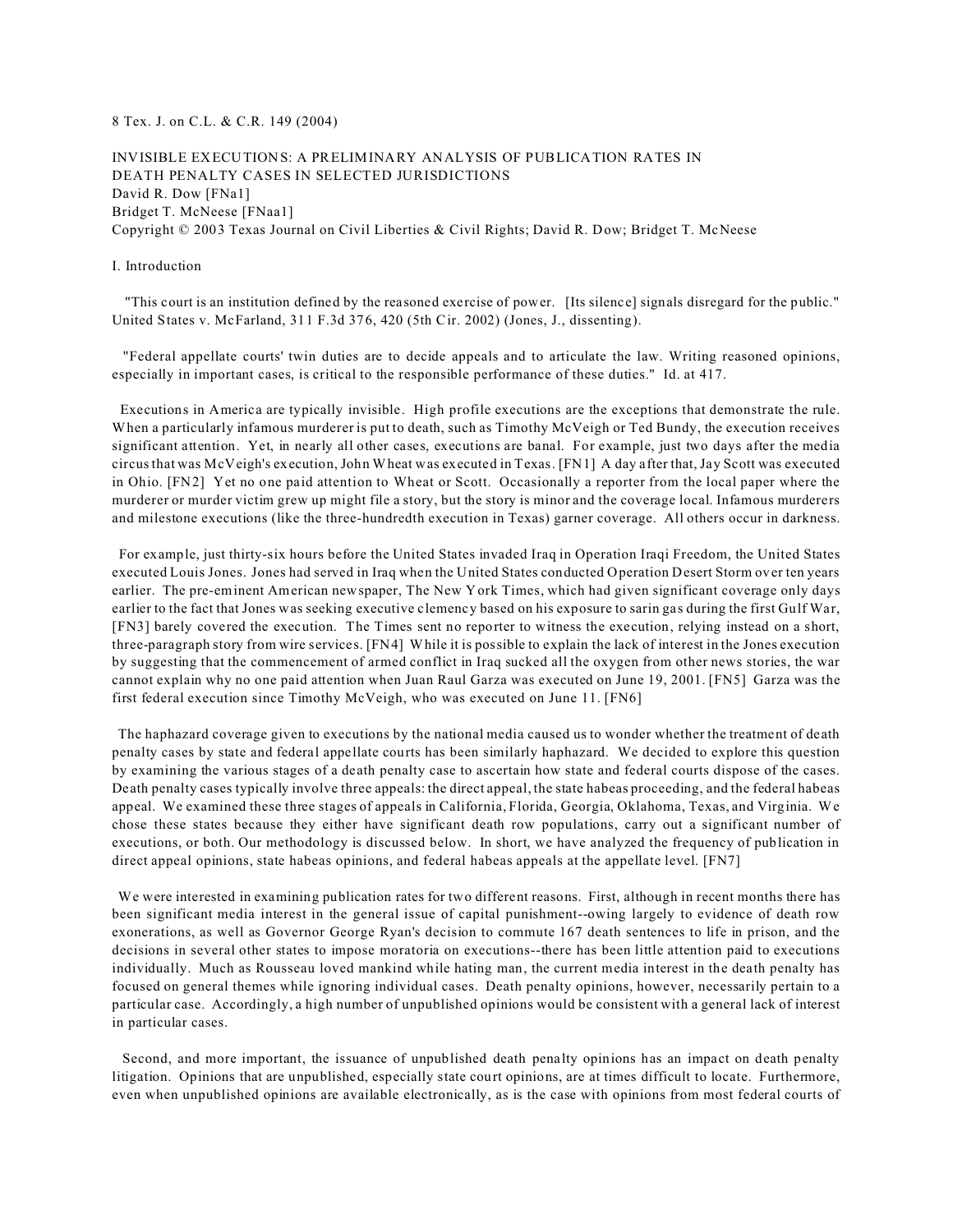appeals, death penalty lawyers are required to finesse Byzantine and inconsistent rules concerning the permissibility of citing these unpublished cases. In some jurisdictions, unpublished opinions may be cited and are authoritative; elsewhere, unpublished opinions may be cited, but are not authoritative; in still other circuits, unpublished opinions may not be cited, and lawyers who violate this "no citation" rule are subject to sanction.

 Where lawyers are literally unaware of the existence of unpublished opinions, or where they are cognizant that certain opinions exist but are restrained from citing them, arbitrary injustice may result. If an unpublished opinion is favorable to a death row inmate, a lawyer who does not have access to the appellate court's reasoning, or who is precluded from citing to it, may be unable to press a similar argument in the case of his or her client. If the lawyer's client does not prevail on habeas under facts that are arguably indistinguishable from the case that went unpublished, then arbitrariness results.

 The debate over unpublished opinions has been ongoing for a number of years. In one famous case, Judge Richard Arnold argued that unpublished appellate decisions violate Article III of the United States Constitution. [FN8] His argument prompted Ninth Circuit Judge Alex Kozinski to defend the constitutionality, as well as the wisdom, of unpublished opinions. [FN9] Whatever the merits of unpublished opinions in the typical case, death penalty cases are different. This is true not only as a philosophical proposition and doctrinal matter, [FN10] but in a more practical sense as well. In every context other than the death penalty, the parties to the litigation can widely disseminate the opinion. An insurance company aggrieved, or gladdened, by an unpublished opinion can call attention to it in communications with others of similar interest. For example, when the Fourth Circuit held in an unpublished opinion that a hotel that had been damaged by Hurricane Hugo could not recover projected lost earnings from its insurer, [FN11] the insurance company alerted other insurers to the opinion by publishing it in a trade journal. [FN12] Other companies then used the decision as a basis to deny similar claims following a subsequent hurricane. [FN13] In the context we have examined, the person aggrieved by the unpublished opinion has been executed. To be sure, the inmate's lawyer or family members may call attention to the opinion denying relief, but the person with the most direct incentive to do so is dead. Courts can write tendentious, sloppy opinions because there is no one left alive who has an interest in holding them up to shame.

 The debate over unpublished opinions has continued for a number of years precisely because a significant number of appellate decisions are not published. In the federal courts of appeals, approximately eighty percent are unpublished. [FN14] Unpublished opinions appear in two forms: those that are denominated "not for publication" but are nevertheless distributed to companies that publish them electronically (like Westlaw or Lexis); and those that are not published at all, either electronically or in official reporters.

 Of the thirteen federal courts of appeals, eleven of them make their unpublished opinions available to Westlaw and Lexis. [FN15] As a result, unpublished opinions from eleven of the thirteen circuits are accessible, both to other lawyers and to the public generally. Whether these unpublished opinions may be cited by counsel is an issue that varies from circuit to circuit. For example, the D.C. Circuit permits all opinions to be cited as authority, whereas the First, Second, Seventh, Ninth, and Federal circuits prohibit citation to unpublished opinions. [FN16] The remaining circuits discourage citation to these opinions but do not forbid it. [FN17] Astonishingly, the Ninth Circuit rules provide that an appellate lawyer who calls a court's attention to an unpublished opinion may be sanctioned. [FN18] These arguable violations of the lawyer's First Amendment guarantee, as well as the litigants' Fourteenth Amendment rights, however, are not our present concern.

 In both the Fifth and Eleventh Circuits, unpublished opinions are not distributed to Westlaw or Lexis. These opinions, therefore, are truly invisible. A copy of an unpublished decision may, of course, be requested by contacting the office of the court clerk, but the opinions are not electronically searchable, meaning that lawyers must know exactly what case they are seeking. An opinion must be requested by case name or number, and then someone must pay for a copy of the opinion. [FN19] In the Fifth Circuit, lawyers may freely cite unpublished opinions. The problem is that the lawyers must first locate the desired opinion. And even if found, citations may be ineffective since the Fifth Circuit, like the Eighth, denies unpublished opinions the status of "precedent." [FN20]

 State court rules regarding citation are more difficult to locate. The publication rates of state courts, however, can be ascertained exactly as are the rates for the federal courts.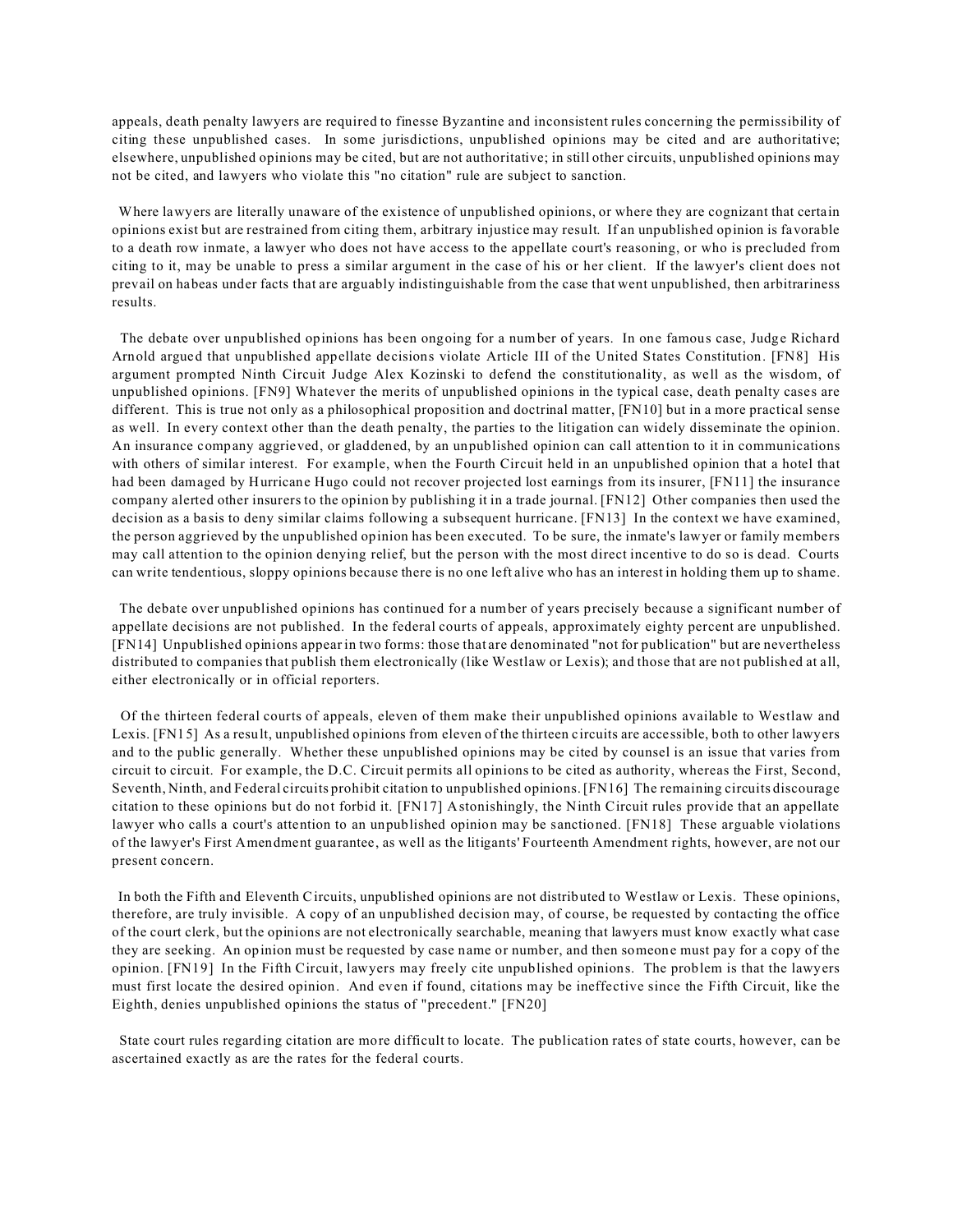### II. Methodology

 To date, no study has specifically examined the use of unpublished opinions in death penalty cases. Publication rates in general are known, and there have been studies of publication rates in specific types of cases. [FN21] We therefore identified the three states with the largest death row population, Florida, California, and Texas, as well as three other states that have carried out a significant number of executions, Georgia, Oklahoma, and Virginia. We began by identifying the most recent executions in each of these jurisdictions. Several of the states maintain web sites that provide this information, and the Death Penalty Information Center maintains a site that includes information for each of the states. [FN22]

 We had some concern that the enactment of the Anti-terrorism and Effective Death Penalty Act (AEDPA) may have altered publication rates. Consequently, we supplemented the most recent executions by augmenting the list of cases with five executions, selected at random, that occurred between 1990 and 1995, prior to the enactment of the AEDPA. Once we had created a list of names, we searched in each jurisdiction, in Westlaw and Lexis, for reported decisions. We searched for direct appeal opinions, state habeas dispositions, and federal habeas opinions. When an opinion could not be located, we would contact the relevant court clerk, and request a copy of the opinion, if any existed.

 With respect to our computation of page length, because both published as well as unpublished opinions are available on Westlaw for all federal jurisdictions, other than the Fifth and Eleventh Circuits, comparing published and unpublished opinions presents no difficulty. Because unpublished opinions from the Fifth and Eleventh Circuits, as well as the Texas Court of Criminal Appeals, are not electronically available (and are available only in type- draft) we performed an additional calculation; thus, we calculated the approximate words per page on an electronic versus a type-draft opinion in order to reach conclusions about the length of unpublished opinions issued by those courts. The mechanics of this calculation are set out in a footnote, [FN23] and while we believe the estimates to be accurate, they are still estimates.

### III. Data

 Data from the individual states are reflected in the following tables. The first table in each jurisdiction reflects the most recent executions; the second table reflects the executions in a random period prior to enactment of the AEDPA. The third table in each jurisdiction summarizes the publication data from that jurisdiction. The first section of data therefore comprises eighteen tables. In addition, to place this data in context, some more general statistics may be useful. These general data are provided below in Tables 19 and 20.

A. Pre and Post-AEDPA Data from Selected Jurisdictions in Death Penalty Cases

1. California

i. Table 1. California: Ten Recent Executions

[See at the end of the publication] ii. Table 2. California: Pre-AEDPA Executions

[See at the end of the publication] iii. Table 3. California: Totals

[See at the end of the publication]

2. Florida

i. Table 4. Florida: Ten Recent Executions

[See at the end of the publication] ii. Table 5. Florida: Pre-AEDPA Executions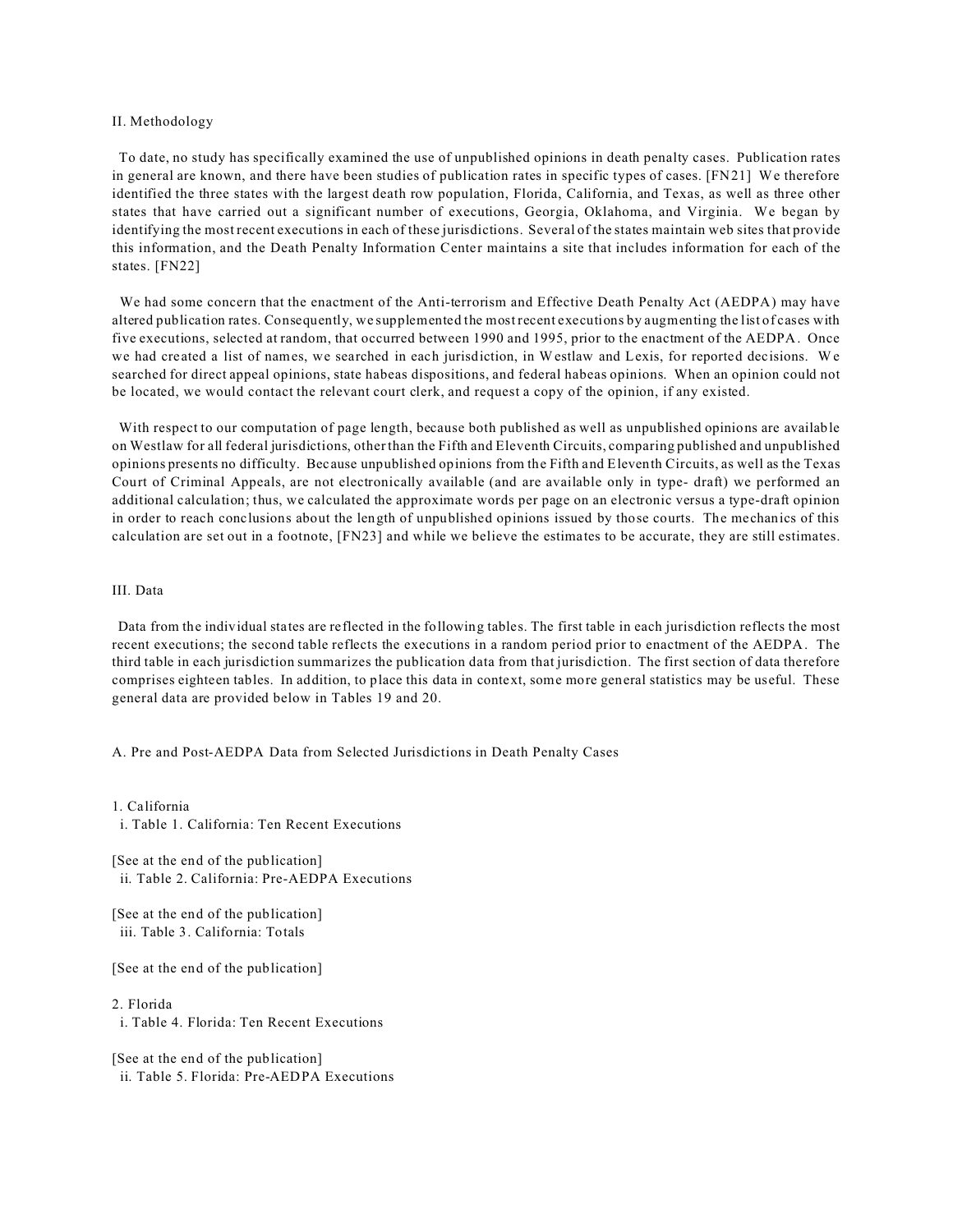[See at the end of the publication] iii. Table 6. Florida: Totals

[See at the end of the publication]

3. Georgia

i. Table 7. Georgia: Seven Recent Executions

[See at the end of the publication] ii. Table 8. Georgia: Pre-AEDPA Executions

[See at the end of the publication] iii. Table 9. Georgia: Totals

[See at the end of the publication]

### 4. Oklahoma

i. Table 10. Oklahoma: Ten Recent Executions

[See at the end of the publication] ii. Table 11. Oklahoma: Pre-AEDPA Executions

[See at the end of the publication] iii. Table 12. Oklahoma: Totals

[See at the end of the publication]

5. Texas i. Table 13. Texas: Twenty Recent Executions

[See at the end of the publication] \*160 iii.Table 14. Texas: Pre-AEDPA Executions

[See at the end of the publication] iv. Table 15. Texas: Totals

[See at the end of the publication]

6. Virginia i. Table 16. Virginia: Ten Recent Executions

[See at the end of the publication] ii. Table 17. Virginia: Pre-AEDPA Executions

[See at the end of the publication] iii. Table 18. Virginia: Totals

[See at the end of the publication]

B. Death Penalty Versus Non-Death Penalty Data

i. Table 19. Summary of Foregoing Data

[See at the end of the publication] ii. Table 20. Death Versus Non-Death Publication Rates [FN53]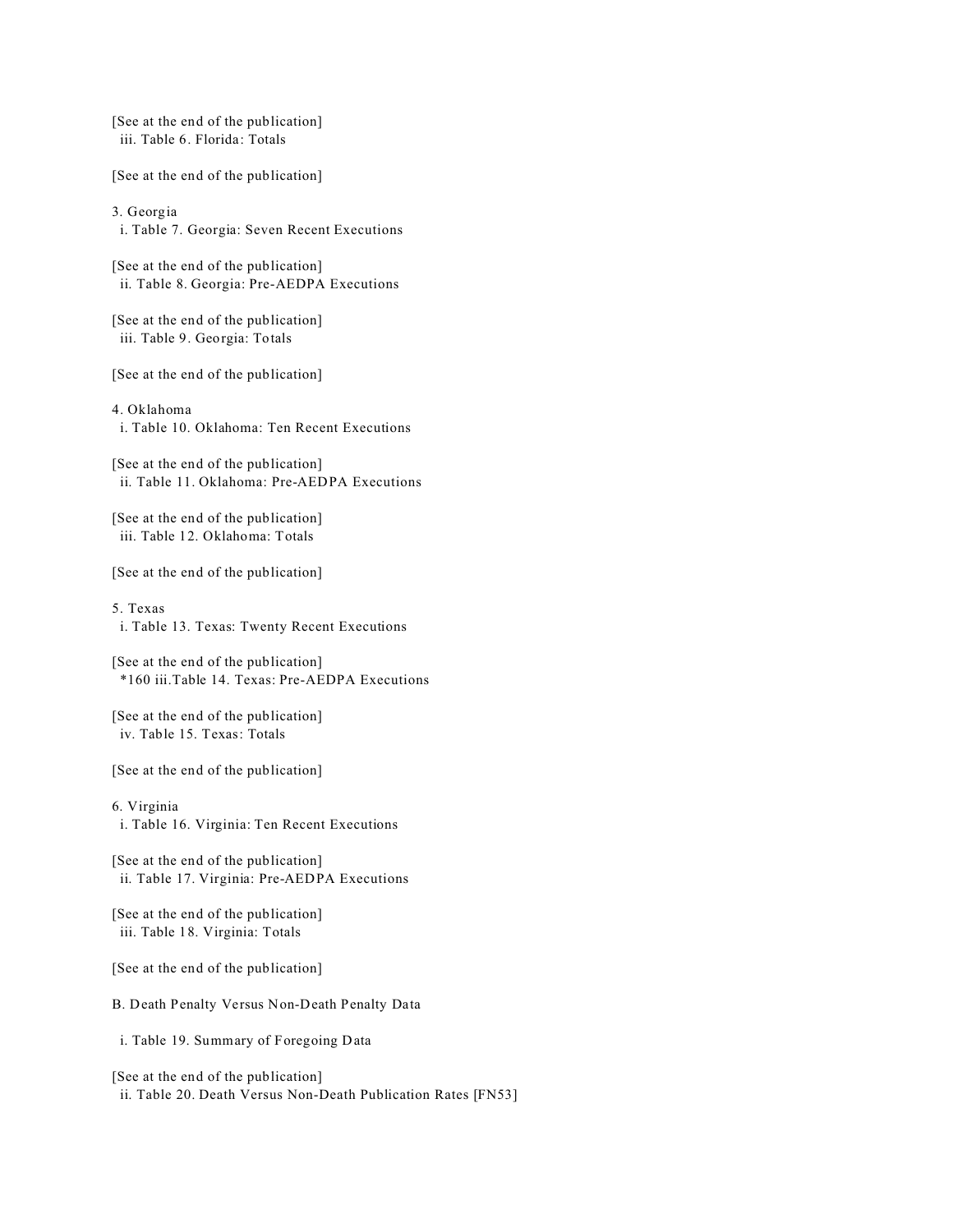[See at the end of the publication]

C. Opinion Length in Death Penalty Cases

1. California i. Table 21. California: Ten Recent Executions

[See at the end of the publication] ii. Table 22. California: Pre-AEDPA

[See at the end of the publication] California: Average length of Federal Habeas: 7,758

2. Florida i. Table 23. Florida: Ten Recent Executions

[See at the end of the publication] ii. Table 24. Florida: Pre-AEDPA

[See at the end of the publication]

3. Georgia i. Table 25. Georgia: Seven Recent Executions

[See at the end of the publication] ii. Table 26. Georgia: Pre-AEDPA

[See at the end of the publication]

4. Oklahoma i. Table 27. Oklahoma: Ten Recent Executions

[See at the end of the publication] ii. Table 28. Oklahoma: Pre-AEDPA

[See at the end of the publication]

5. Texas

i. Table 29. Texas: Twenty Recent Executions

[See at the end of the publication] ii. Table 30. Texas: Pre-AEDPA

[See at the end of the publication]

### 6. Virginia

i. Table 31. Virginia: Ten Recent Executions

[See at the end of the publication] ii. Table 32. Virginia: Pre-AEDPA

[See at the end of the publication]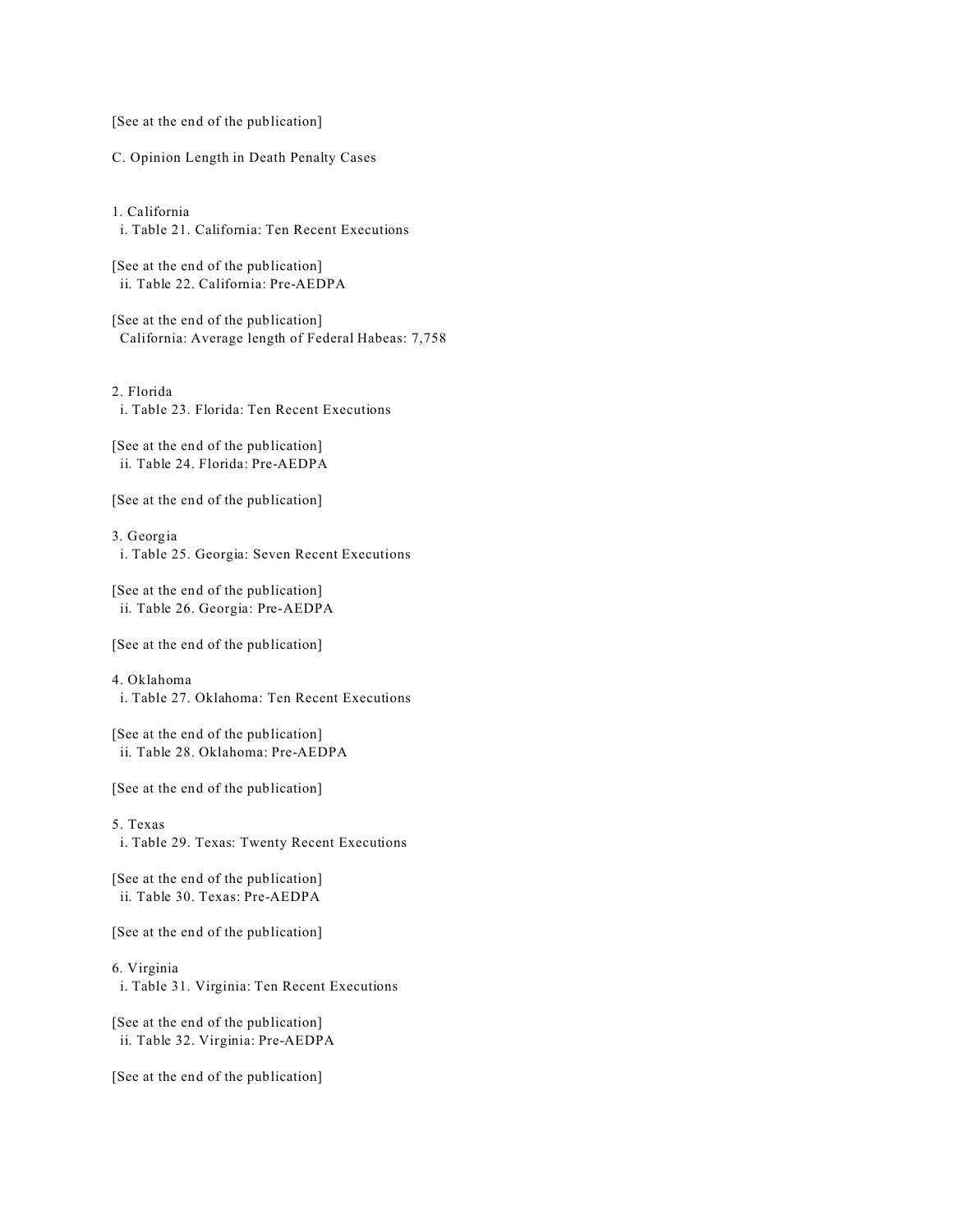### IV. Observations and Conclusions

 An appellate court's decision as to whether to publish an opinion reveals something about how important the court believes that opinion to be. Our study indicates that most appellate courts believe death penalty opinions to be sufficiently significant to warrant publication, regardless of the precise issues raised in the appeal.

 More generally, several conclusions are apparent from the publication data we have gathered. First, either the direct appeal opinion or state habeas opinion is published in one hundred percent of the cases in every jurisdiction other than Texas. Second, with the exception of the Fifth Circuit, every other court of appeals publishes a significantly higher percentage of its death penalty opinions than of its opinions generally. Third, the average length of opinions that are available, either electronically or in the federal reporter series, is significantly longer than unpublished opinions that must be requested from the court administrators.

We began with two assumptions: that death penalty opinions would be as invisible in the courts of appeals as they are in the media, and that they would be equally invisible irrespective of jurisdiction. Those assumptions proved false. Texas, as it happens, is unique. In Texas, state courts publish fewer opinions than the state courts in other jurisdictions that impose or carry out a significant number of death sentences. In addition, the Fifth Circuit has the lowest publication rate of any federal court of appeals in death penalty cases. Moreover, the trend of publication in the Fifth Circuit is downward. Of the first 301 executions in Texas since the death penalty was reinstated, 194 (64%) of all death penalty opinions were published. As the recent data reflect, the current publication rate is dramatically lower. What makes this statistic particularly meaningful is that in the Fifth Circuit for all intents and purposes, unpublished means unavailable, as the Fifth Circuit does not release unpublished opinions to either Westlaw or Lexis for the purpose of electronic publication.

 Few judicial opinions are important enough to warrant the killing of a tree. Publication, however, no longer requires deforestation. Electronic publication does not reduce the environmental cost of publication all the way to zero, but it comes extremely close. There is, therefore, no apparent justification for the practice of the Fifth and Eleventh Circuits, as well as the Texas Court of Criminal Appeals, of hiding their opinions.

 The root of the word "publication" is public, and the etymology of the word indicates precisely the reason why judicial opinions should be published. Publication ensures that the American judicial system remains a public institution and justice does not occur in secrecy. Although the practice of the Fifth and Eleventh Circuits and the Texas Court of Criminal Appeals may be indefensible following this logic, it is understandable. Judges hide what they are not proud of. Indeed, in defending the practice of prohibiting citation to unpublished opinions, Judge Kozinski argued that were the rule otherwise, "judges would have to pay much closer attention to the way they word their unpublished rulings." [FN68] In other words, if judicial sloppiness could be brought to the attention of the sloppy judges, not to mention the public generally, the sloppy judges would be forced to clean up their acts. [FN69]

 We would hope that Judge Kozinski is correct in his assessment of what would happen if unpublished opinions were to have the light of day shone upon them, but it is not obvious how that is a negative. In all contexts, but particularly where the state is taking a life, the argument that judges would have to work harder were their opinions to be subject to public scrutiny is, in a word, laughable.

 In Judge Kozinski's defense, the Ninth Circuit is dutiful when it comes to publishing opinions in death penalty cases. Consequently, even though it seems apparent that judges write inferior opinions when they do not intend to publish them, that phenomenon is not present in death penalty cases from California. Nor, for that matter, is it present in death penalty cases from any of the largest death penalty jurisdictions--with the exception of the State of Texas.

 We began this analysis with an epigram from Judge Jones's opinion in United States v. McFarland. [FN70] McFarland involved a federal criminal prosecution under the Hobbs Act, which, inter alia, creates a federal crime for certain robberies, and prohibits carrying and use of a firearm in the commission of such robberies. [FN71] A panel of the Fifth Circuit affirmed the convictions, and the panel decision was upheld by an equally divided en banc court. [FN72] The group of en banc judges who voted to affirm the panel opinion did not publish a detailed opinion, opting to issue a per curiam statement that by virtue of an equally divided en banc court the panel's judgment was affirmed. [FN73] Judge Garwood's opinion for the dissenting judges addressed the merits of the issue, arguing in essence that the federalization of robbery exceeded Congress's Commerce Clause power. [FN74] Judge Jones's dissent attacked the Fifth Circuit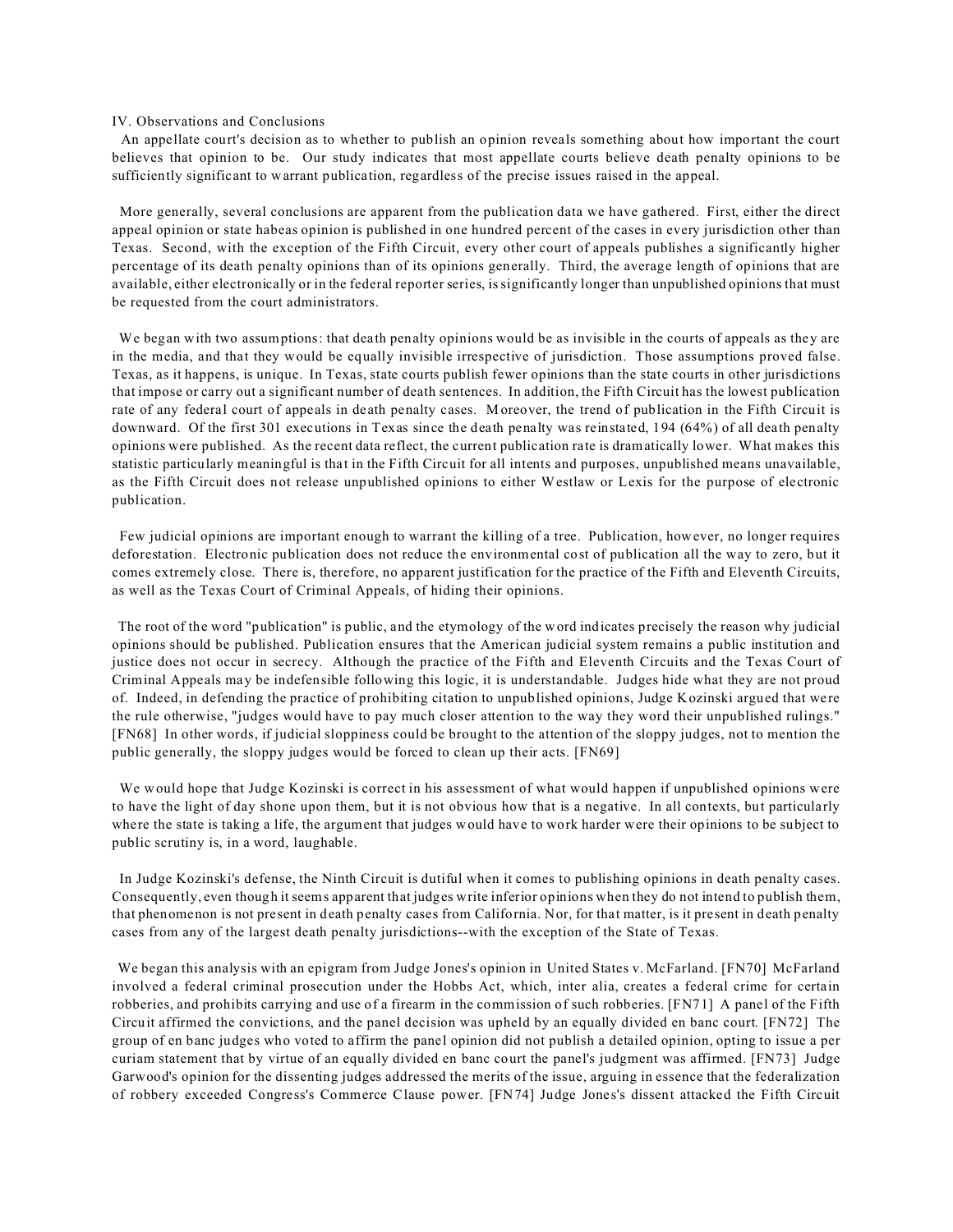majority for not publishing its reasoning. [FN75]

 What makes Judge Jones's complaint in McFarland deeply ironic is that one consequence of denying publication was dramatically illustrated in a Fifth Circuit fiasco in which Judge Jones herself was a central player. In 1999, two inmates were set to be executed on consecutive days: Danny Barber was set to die on a Tuesday, and Stan Faulder was scheduled for execution on the following Wednesday. Barber's lawyers, believing that they had exhausted their legal claims, were telling their client goodbye. Faulder's lawyers, in the meantime, were persuading a federal judge in Austin that the State's clemency proceedings are constitutionally defective, and the judge therefore granted Faulder a stay. [FN76] Faulder's lawyers contacted Barber's lawyers and Barber authorized the identical issue to be raised in his case. He too received a stay from the same federal judge. [FN77] The State appealed both cases. On Tuesday afternoon the Fifth Circuit refused to disturb the stay in Barber's case. Yet the next day, a different panel, one that included Judge Jones, dissolved the stay in Faulder's case. Both inmates had raised the identical legal claim; indeed, the exact same pleadings were used by both sets of lawyers. All that differed was the name of the party seeking relief. Judge Jones's panel added a footnote to its opinion in the Faulder case acknowledging that it was aware that a different group of judges had, on the previous day, halted an execution on the same grounds. The Faulder panel did not explain why it was pursuing a different course. [FN78]

 It is possible that what explains Judge Jones's unwillingness to publish her opinion in Faulder, despite having exhorted her colleagues in McFarland to the virtues of publication, is simply that she cares more about reining in perceived violations of the Commerce Clause than in correcting violations of the Eighth or Fourteenth Amendments. It is also possible that the explanation lies in an aspect of modern death penalty culture that is not peculiar to Judge Jones: the banality of executions, and the concomitant relaxation of legal norms that surround them.

 The difference between the Fifth Circuit and every other federal court of appeals that decides a significant number of death penalty cases is not that the Fifth Circuit is significantly more hostile to claims coming from death row. The difference is that the Fifth Circuit's hostility is secretive and buried. Only one other court that we examined goes to comparable lengths to hide its death penalty opinions from public view: the Texas Court of Criminal Appeals. The combination of the refusal of these two courts to announce their decisions in published opinions, coupled with the pace of executions in Texas, means that the majority of cases in the state that carries out the most executions go unnoticed. Publishing their opinions may cause embarrassment to judges on the Court of Criminal Appeals and the Fifth Circuit, but perhaps they ought to be embarrassed. It seems not too draconian to suggest that when the state is going to execute one of its citizens, the judges who authorize or permit that act of violence must not be permitted to hide.

### Footnotes:

[FNa1]. Professor of Law, University of Houston Law Center; Director, Texas Innocence Network.

[FNaa1]. J.D. 2004, University of Houston Law Center.

[FN1]. Death Penalty Information Center, Executions in the U.S. in 2001, at http://www.deathpenaltyinfo.org/article.php?scid=8&did=463 (last visited Sept. 8, 2003).

[FN2]. Id.

[FN3]. Adam Liptak, Condemned Killer Exposed to Nerve Gas Seeks Mercy, N.Y. Times, Mar. 16, 2003, at A20.

[FN4]. U.S. Executes Gulf War Veteran Who Raped and Killed a Soldier, N.Y. Times, Mar. 19, 2003, at A23.

[FN5]. Death Penalty Information Center, supra note 1.

[FN6]. Death Penalty Information Center, supra note 1.

[FN7]. We have not examined publication rates at the district court level in federal habeas proceedings, largely because the publication rate is exceedingly low in all jurisdictions.

[FN8]. Anastasoff v. United States, 223 F.3d 898, 899 (8th Cir. 2000), vacated as moot, 235 F.3d 1084 (8th Cir. 2000).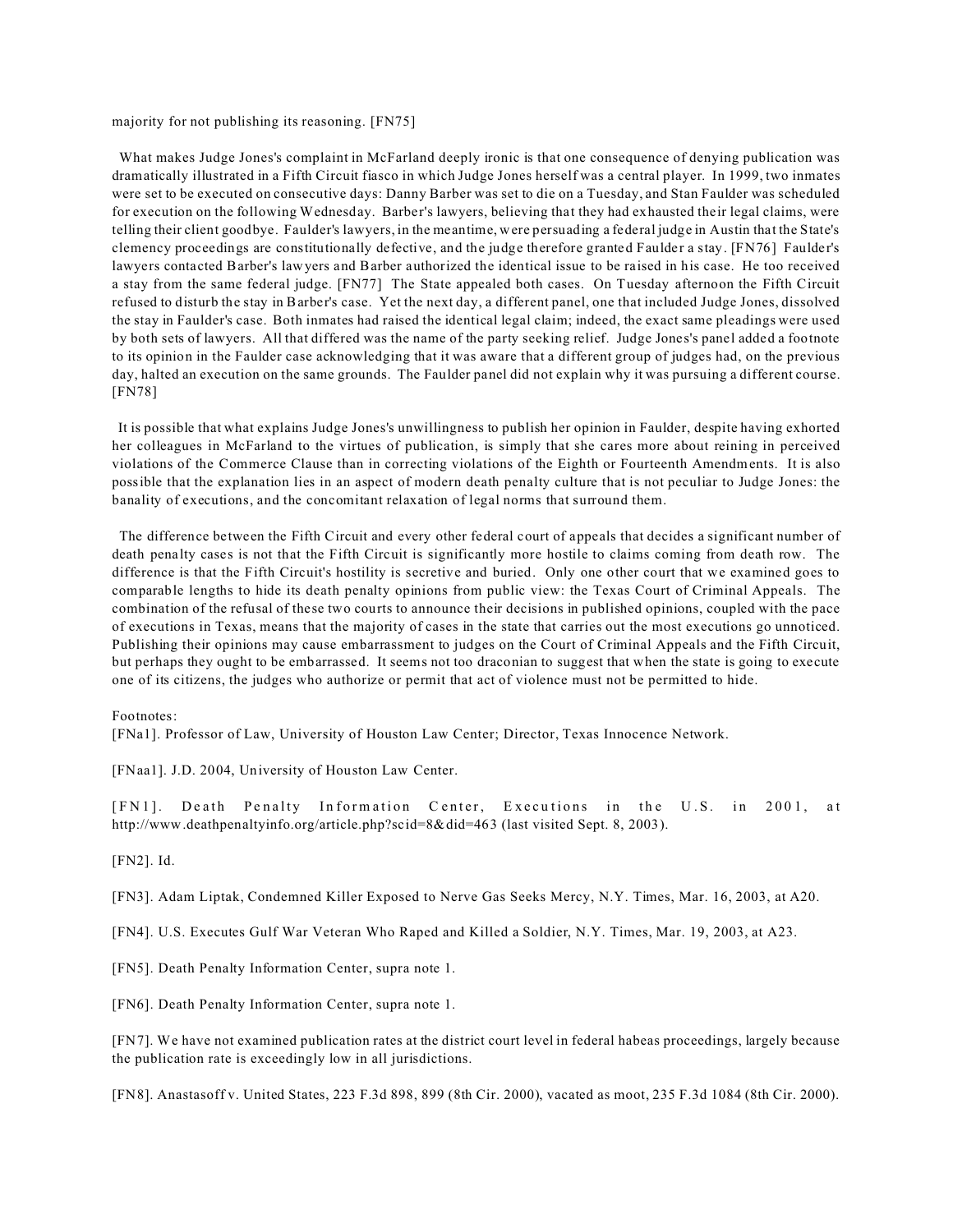[FN9]. Hart v. Massanari, 266 F.3d 1155 (9th Cir. 2001). It seems fair, however, to say that the judges who have expressed themselves on this issue favor Judge Arnold's position. See, e.g., Symbol Techs, Inc. v. Lemelson Med., Educ., & Research Found., 277 F.3d 1361, 1368 (Fed. Cir. 2002) (Newman, J., dissenting); Williams v. Dallas Area Rapid Transit, 242 F.3d 315 (5th Cir. 2001), pet. for reh'g en banc denied, 256 F.3d 260 (5th Cir. 2001) (Smith, Jones, & DeMoss, JJ., dissenting). The debate is nicely analyzed in Stephen R. Barnett, From Anastasoff to Hart to West's Federal Appendix, 4 J. App. Prac. & Process 1 (2002).

[FN10]. See Gardner v. Florida, 430 U.S. 349, 357 (1977); Woodson v. North Carolina, 428 U.S. 280, 305 (1976); Furman v. Georgia, 408 U.S. 238, 306 (1972) (Stewart, J., concurring).

[FN11]. See Prudential LMI Commercial Ins. Co. v. Colleton Enters., Inc., No. 91-1757, 1992 U.S. App. LEXIS 25719 (4th Cir. Oct. 5, 1992).

[FN12]. See Eron Berg, Unpublished Decisions: Routine Cases or Shadow Precedents?, Wash. State Bar News, Dec. 2000, available at http:// www.wsba.org/media/publications/barnews/archives/2000/dec-00-unpublished.htm (last visited Sept. 8, 2003).

[FN13]. Id.

[FN14]. This percentage was calculated from information found at www.uscourts.gov/courtsofappeals.html (last visited Sept. 8, 2003).

[FN15]. Barnett, supra note 9, at 2.

[FN16]. Id. at 4.

[FN17]. Id.

[FN18]. See 9th Cir. R. 36-3; Barnett, supra note 9, at 9.

[FN19]. The difficulty of obtaining unpublished opinions from the Fifth and Eleventh Circuits is something that is not known even to judges on other courts of appeals. Thus, for example, Judge Arnold, who is critical of the practice of nonpublication, claimed that "unpublished" does not mean "secret" because "anyone may gain computer access to any opinion." Richard S. Arnold, Unpublished Opinions: A Comment, 1 J. App. Prac. & Process, 219, 219-20 (1999). Judge Arnold's confidence is misplaced with respect to opinions in the Fifth Circuit, where computer access is not possible, and obtaining opinions is not costless.

[FN20]. Fifth Circuit Rule 47.5.4 provides that unpublished opinions issued after January 1, 1996, are "not precedent" but are considered "persuasive"; see Barnett, supra note 11, at 12.

[FN21]. See, e.g., Deborah Jones Merritt & James J. Brudney, Stalking Secret Law: What Predicts Publication in the United States Court of Appeals, 54 Vand. L. Rev. 71 (2001) (examining decisions in unfair labor practices cases).

[FN22]. Death Penalty Information Center, State by State Death Penalty Information, at http://www.deathpenaltyinfo.org/article.php?did=121&scid=11 (last visited Sept. 8, 2003).

[FN23]. Instead of showing the pages per opinion, we have opted for showing the word length of opinions. The reason for this choice is that a significant number of opinions are a sentence or two long; they would therefore count as a page in length, when in truth they are substantially shorter. By performing both manual and electronic counts, we determined that a dual column page contains approximately 644-855 words per page. The disparity is attributable to different margins used for footnotes; a page with many footnotes contains fewer words than a page with none. We similarly determined that a single column printout contains 228-341 words per page. Accordingly, for calculation purposes, we assumed that the average single column printed page contains 230 words, and that the average dual column printed page contains 700 words. These numbers are conservative, and the actual word length of the printed opinions is probably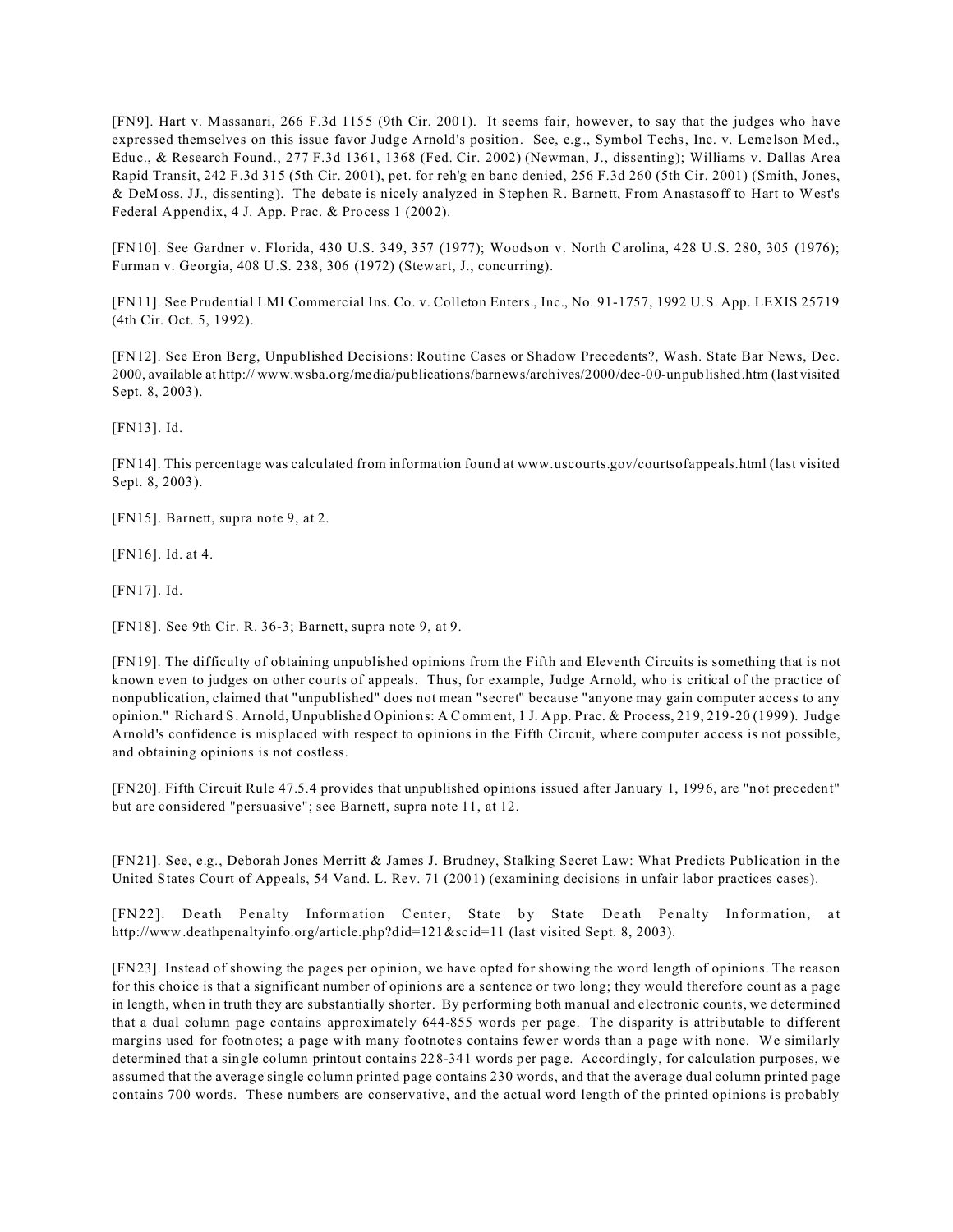slightly higher than our table indicates. For example, the direct appeal in the Calvin King case occupies 8 dual column pages. At 700 words per page, we conclude that the direct appeal comprises 5,600 words.

[FN24]. This case was not reported in the Pacific Reporter but is only available on Westlaw.

[FN25]. The state habeas was consolidated with the direct appeal; this practice no longer occurs.

[FN26]. Kevin Malone was executed in Texas.

[FN27]. The state habeas was consolidated with the direct appeal; this practice no longer occurs.

[FN28]. This figure is actually misleadingly high, because two of the three state court habeas opinions are consolidated direct appeal opinions; only one pure habeas opinion is published.

[FN29]. One inmate waived his appeal, so publication was not possible.

[FN30]. See Fugate v. Head, 261 F.3d 1206, 1213 (11th Cir. 2001).

[FN31]. See Housel v. Head, 238 F.3d 1289, 1293 (11th Cir. 2001).

[FN32]. See Spivey v. Head, 207 F.3d 1263, 1268 (11th Cir. 2000).

[FN33]. See Parker v. Head, 244 F.3d 831, 833 (11th Cir. 2001).

[FN34]. See Gilreath v. Head, 234 F.3d 547, 548 (11th Cir. 2000).

[FN35]. See Mincey v. Head, 206 F.3d 1106, 1122-23 (11th Cir. 2000).

[FN36]. An attempt was made to move this case to New York.

[FN37]. One inmate waived his appeal, so publication was not possible.

[FN38]. Two inmates waived their appeals, so publication was not possible.

[FN39]. It is perhaps worth noting that during the pre-AEDPA era, all direct appeals were published, whereas in the post-AEDPA cases we examined, only half were published.

[FN40]. One inmate waived his state habeas appeal, a practice that may not be possible under current Texas law. See Tex. Crim. Proc. Code Ann. §11.071 (Vernon 1999). Of the two published state habeas opinions, one is a single sentence long.

[FN41]. In the Fifth Circuit, there is a significant difference in the pre and post-AEDPA cases. Of the pre-AEDPA habeas appeals, one inmate waived his appeal, and the Fifth Circuit published opinions in three of the remaining four (75%); in the post-AEDPA cases, there were no waivers, and only three of twenty opinions (15%) were published. In addition, as is discussed in the final section of the text, the rate of publication in the Fifth Circuit seems to have declined significantly in recent years.

[FN42]. See Mickens v. Greene, 74 F. Supp. 2d 586, 592 (E.D. Va. 1999).

[FN43]. See Beck v. Angelone, 173 F. Supp. 2d 461 (E.D. Va. 2002).

[FN44]. See Thomas v. Taylor, 170 F.3d 466 (4th Cir. 1999).

[FN45]. See Roach v. Angelone, 176 F.3d 210 (4th Cir. 1999).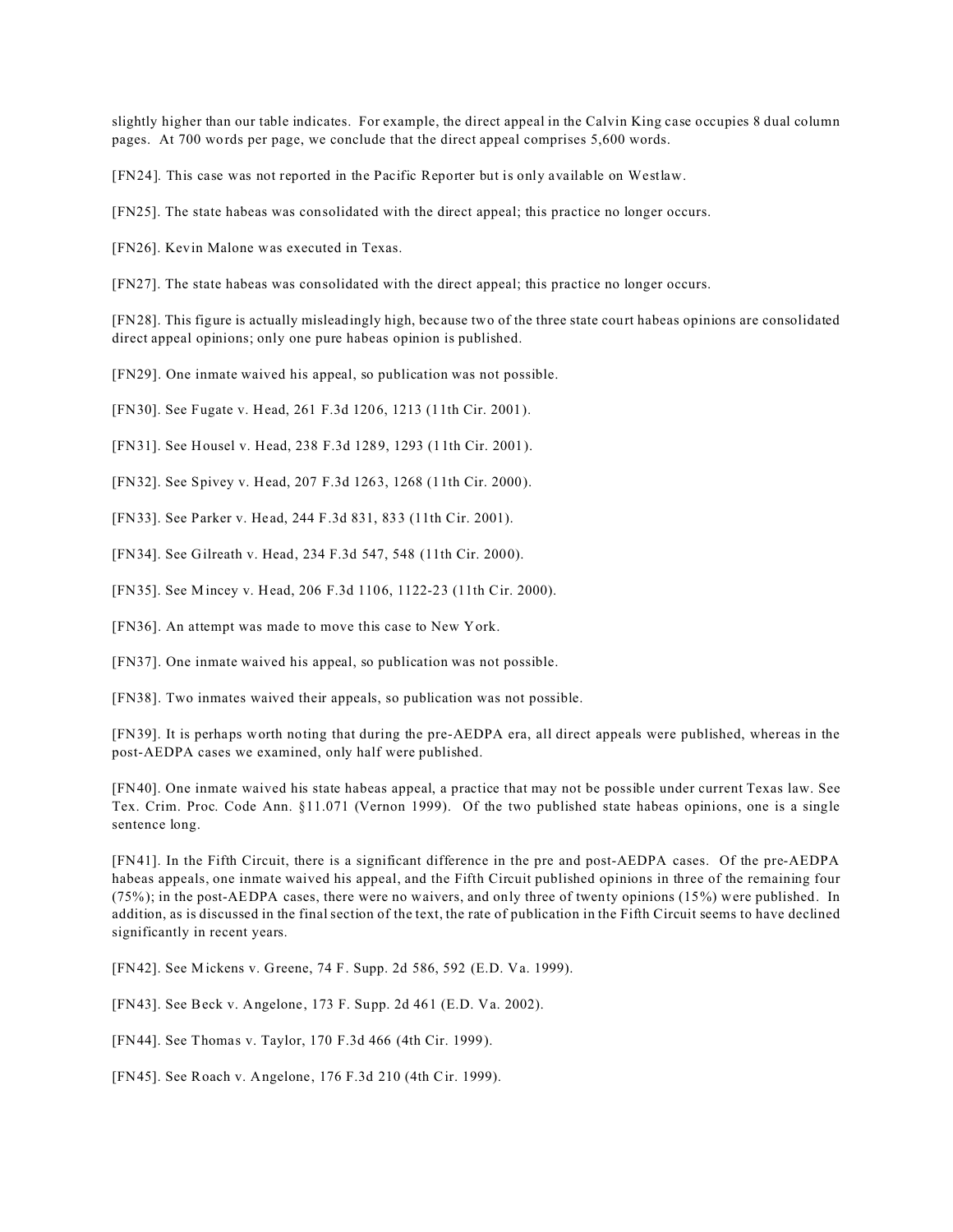[FN46]. See Clagett v. Angelone, 209 F.3d 370 (4th Cir. 2000).

[FN47]. In three cases the inmate waived his state habeas appeal.

[FN48]. There is one true publication. An additional case is available electronically, but is designated as not for publication. Two other cases were published, but they involved a habeas proceeding that was consolidated with the direct appeal, and no extra record claims are addressed.

[FN49]. In two of the cases where the state habeas opinion was not published, the Eleventh Circuit opinion is also not published. In the other two cases where the state habeas opinion was unpublished, the Eleventh Circuit opinion is published.

[FN50]. In one published case, the opinion is one sentence long.

[FN51]. In three cases there was no state habeas filed; in one case the appeal was dismissed as untimely; the remaining six cases generated unpublished opinions.

[FN52]. Of the three cases where no state habeas appeal was pursued, two also resulted in no federal habeas appeal; in one case where no state habeas appeal was filed, a federal appeal was pursued.

[FN53]. This table covers the period from October 1, 2000 to September 30, 2001; the source is from the Administrative Office of the U.S. Courts at www.uscourts.gov, and the data is summarized in Adam Liptak, Federal Appeals Court Decisions May Go Public, N.Y. Times, Dec. 25, 2002, at A13; the data has remained virtually unchanged from a decade earlier. See Merritt & Brudney, supra note 21, at 86-87 & n.61.

[FN54]. This opinion is available on Westlaw.

[FN55]. Kevin Malone was executed in Texas.

[FN56]. See Fugate v. Head, 261 F.3d 1206, 1213 (11th Cir. 2001).

[FN57]. See Housel v. Head, 238 F.3d 1289, 1293 (11th Cir. 2001).

[FN58]. See Spivey v. Head, 207 F.3d 1263, 1268 (11th Cir. 2000).

[FN59]. See Parker v. Head, 244 F.3d 831, 833 (11th Cir. 2001).

[FN60]. See Gilreath v. Head, 234 F.3d 547, 548 (11th Cir. 2000).

[FN61]. See Mincey v. Head, 206 F.3d 1106, 1122-23 (11th Cir. 2000).

[FN62]. An attempt was made to move this case to New York.

[FN63]. See Mickens v. Greene, 74 F. Supp. 2d. 586, 592 (E.D. Va. 1999).

[FN64]. See Beck v. Angelone, 173 F. Supp. 2d. 461 (E.D. Va. 2000).

[FN65]. See Thomas v. Taylor, 170 F.3d 466 (4th Cir. 1999).

[FN66]. See Roach v. Angelone, 176 F.3d 210 (4th Cir. 1999).

[FN67]. See Clagett v. Angelone, 209 F.3d 370 (4th Cir. 2000).

[FN68]. Hart, 266 F.3d at 1178.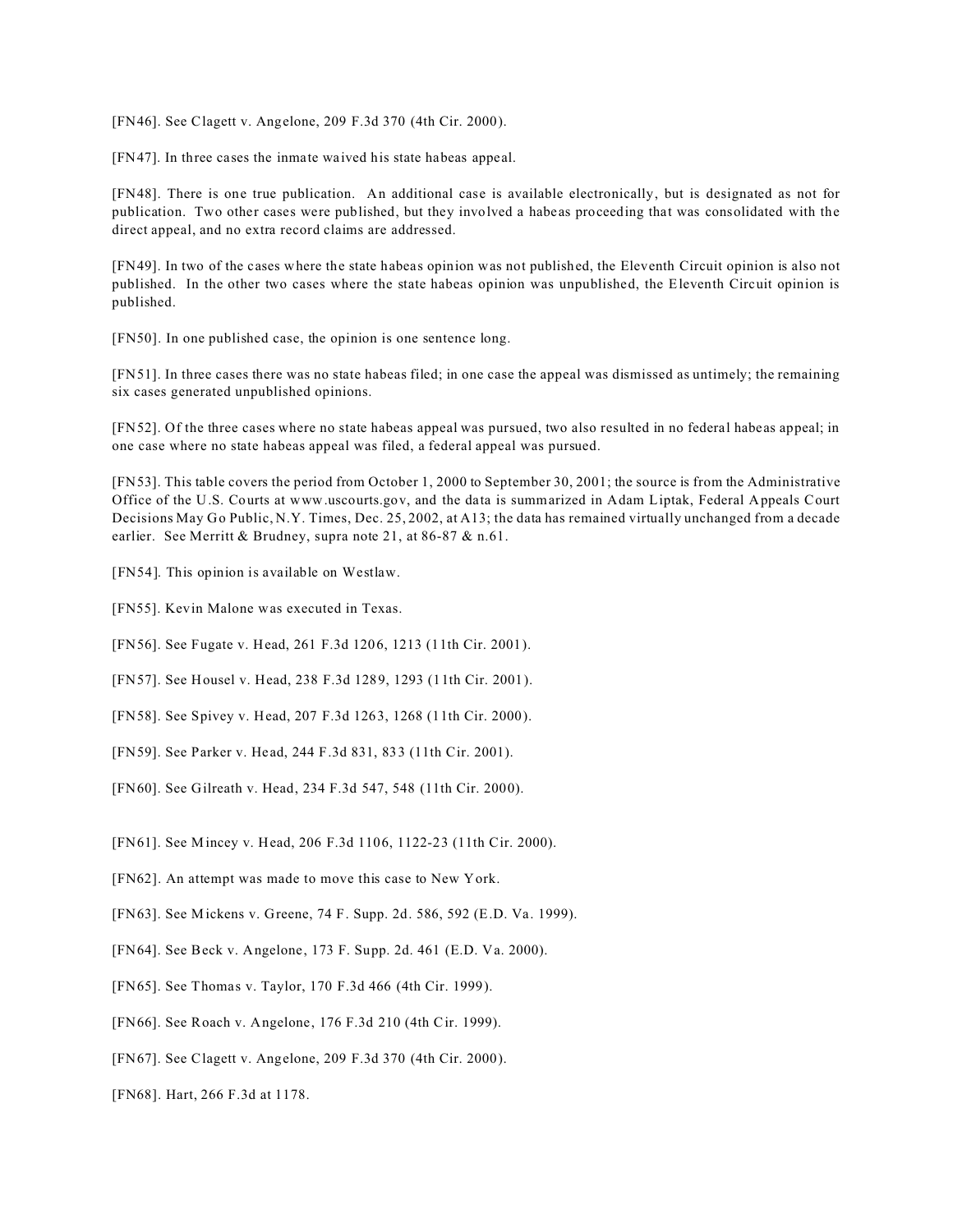[FN69]. The policy of "publishing" opinions electronically while forbidding citation to them is a policy that is at odds with the very idea of law. As Johana Schiavoni has argued:

 That judges render binding precedential decisions is the basic precept of our common-law judicial system.... In choosing a common-law system over that of a civil-code system, the Founders expressed their preference for giving judges the power to make decisions that were prospectively binding.... The Framers consciously continued the common-law judicial system, placing their faith in the rule of law and in judges to follow their interpretations of the law in later cases. Johanna S. Schiavoni, Comment, Who's Afraid of Precedents?, 49 UCLA L. Rev. 1859, 1877 (2002) (citations omitted).

[FN70]. 311 F.3d 376 (5th Cir. 2002).

[FN71]. Id. at 381-82.

[FN72]. Id. at 376-77 (Garwood, Jolly, Higginbotham, Jones, Smith, Barksdale, DeM oss, & Clement, JJ., dissenting).

[FN73]. Id.

[FN74]. Id. at 409-10.

[FN75]. Id. at 416-21.

[FN76]. See Faulder v. Tx. Bd. of Pardons & Parole, 178 F.3d 344 (5th Cir. 1999), cert. denied, 527 U.S. 1017 (1999) (recounting procedural history).

[FN77]. Neither of the opinions relating to the clemency issue in the Barber litigation has been published. The Supreme Court's denial of relief is located at 525 U.S. 1132 (1999). I have previously criticized the refusal of the courts - both state and federal - to publish their opinions in death penalty cases. See David Dow, The State, the Death Penalty, and Carl Johnson, 37 B.C. L. Rev. 691 (1996). The details in the text are based on my first-hand knowledge of the cases.

[FN78]. The opinion is unpublished. The Supreme Court did eventually stay Faulder's execution, though the legal basis for that decision remains unclear. Faulder was subsequently executed, as was Barber.

END OF DOCUMENT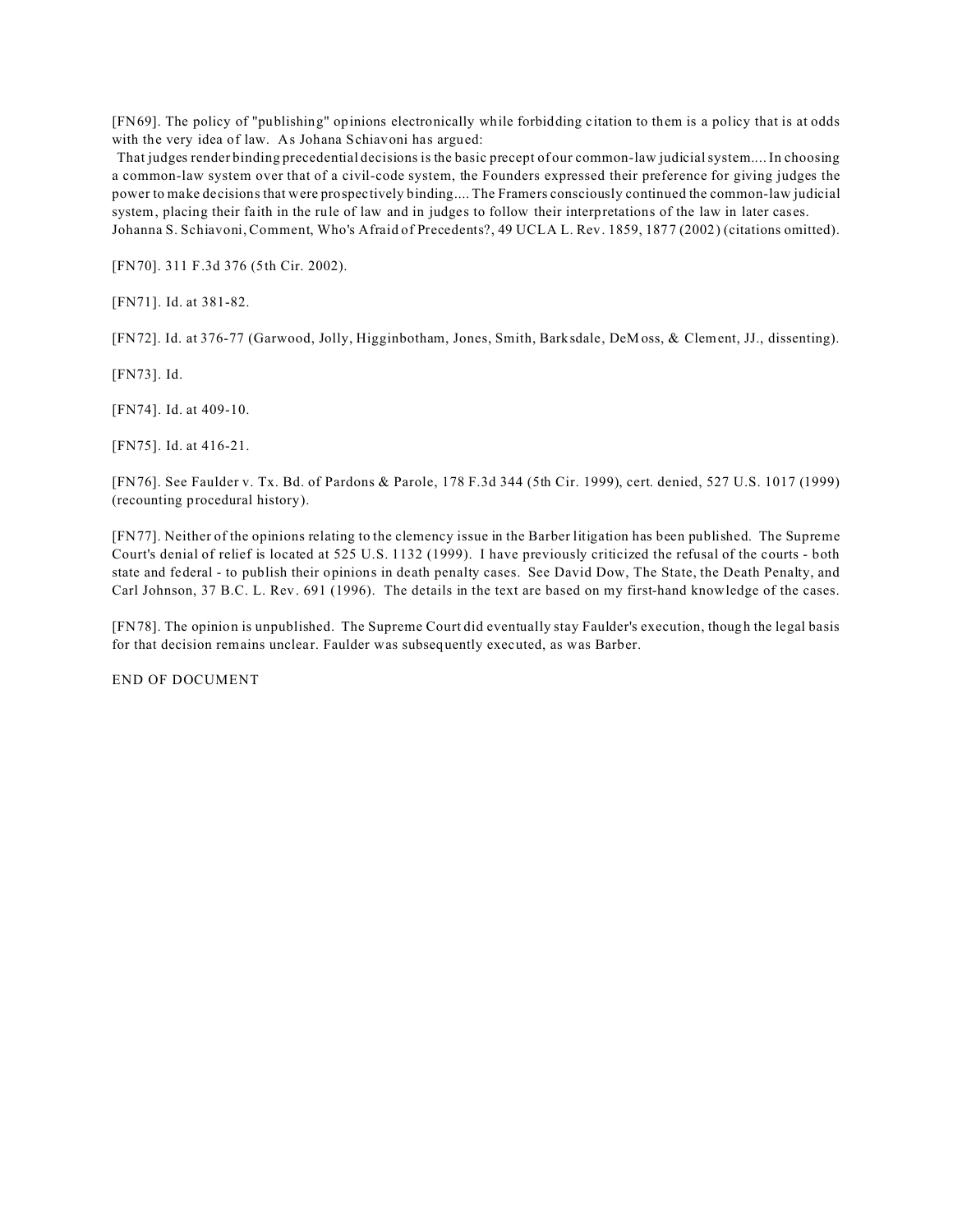155

Pre and Post-AEDPA Data from Selected Jurisdictions in Death A. Penalty Cases

 $\mathbf{1}$ . California

### Table 1. California: Ten Recent Executions ì.

|                                        | Direct Appeal | State Habeas              | Federal Habeas |
|----------------------------------------|---------------|---------------------------|----------------|
| Stephen Anderson<br>1/29/02            | Published     | Unpublished <sup>24</sup> | Published      |
| Robert Massie<br>3/27/01               | Published     | Unpublished               | Published      |
| Darrell Rich<br>3/15/00                | Published     | Unpublished               | Published      |
| Manuel Babbitt<br>5/4/99               | Published     | Published <sup>25</sup>   | Published      |
| Jaturun Siripongs<br>2/9/99            | Published     | Unpublished               | Published      |
| Kelvin Malone <sup>26</sup><br>1/13/99 | Published     | Published                 | Published      |
| Thomas<br>Thompson<br>7/14/98          | Published     | Unpublished               | Published      |
| Keith Williams<br>5/3/96               | Published     | Published <sup>27</sup>   | Published      |
| William Bonin<br>2/23/96               | Published     | Unpublished               | Published      |
| David Mason<br>8/24/93                 | Published     | Unpublished               | Published      |

### ii. Table 2. California: Pre-AEDPA Executions

|                            | Direct Appeal | State Habeas | Federal Habeas |
|----------------------------|---------------|--------------|----------------|
| Robert Harris<br>4/21/92   | Published     | Unpublished  | Published      |
| Aaron Mitchell<br>4/8/67   | Published     | Unpublished  | Unpublished    |
| Elizabeth Duncan<br>8/8/62 | Published     | Unpublished  | Published      |

occurs.

<sup>&</sup>lt;sup>22</sup> This case was not reported in the Pacific Reporter but is only available on Westlaw. The state habeas was consolidated with the direct appeal; this practice no longer

<sup>&</sup>lt;sup>26</sup> Kevin Malone was executed in Texas.

The state habeas was consolidated with the direct appeal; this practice no longer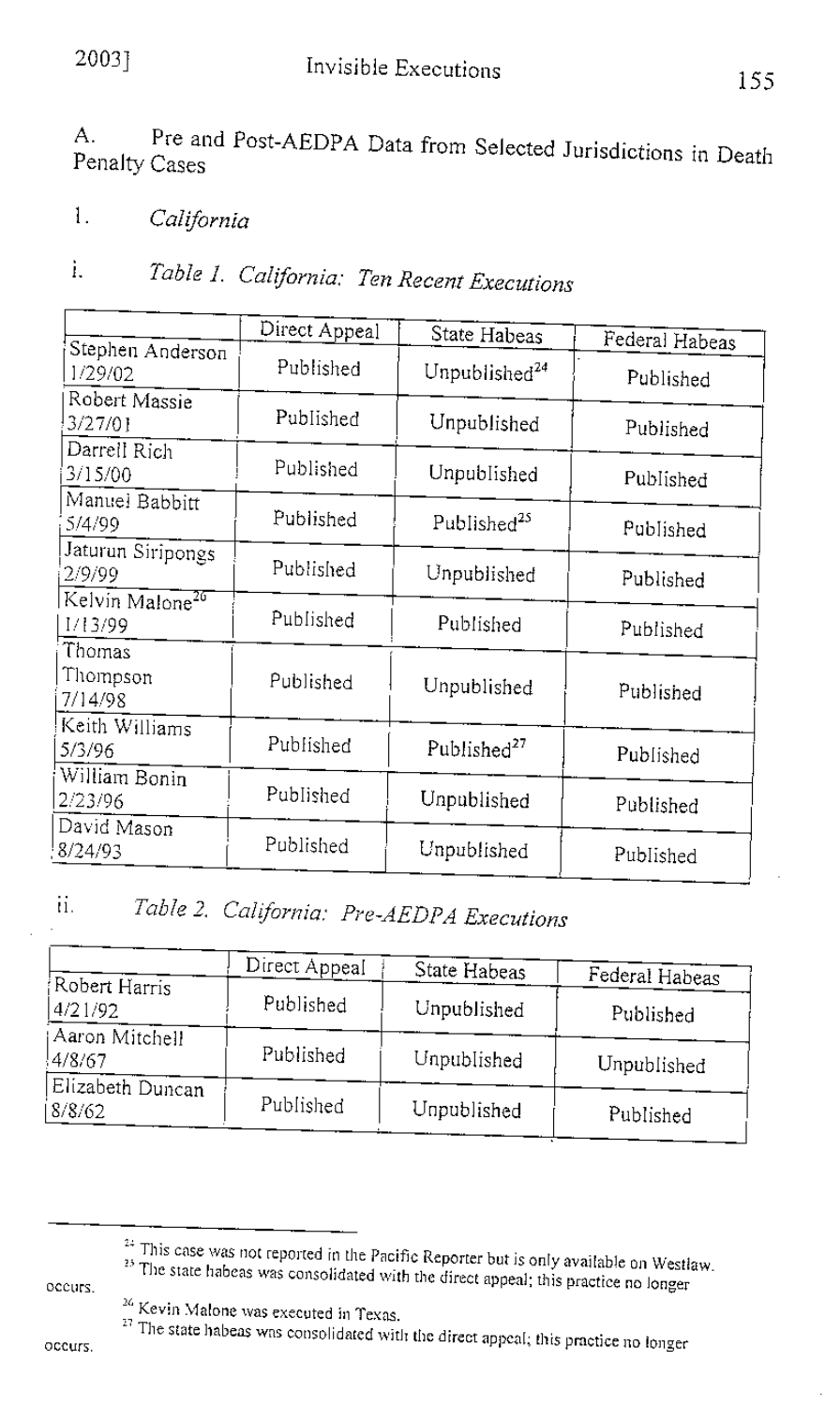#### Table 3. California: Totals iii.

| Number of Cases | Direct Appeal | State Habeas | Federal Habeas |
|-----------------|---------------|--------------|----------------|
|                 | Published     | Published    | Published      |
|                 |               |              |                |

#### $2.$ Florida

#### Table 4. Florida: Ten Recent Executions ì.

|                                         | Direct Appeal | State Habeas | Federal Habeas |
|-----------------------------------------|---------------|--------------|----------------|
| Linroy Bottoson<br>12/9/02              | Published     | Published    | Published      |
| Aileen Wuornos<br>10/9/02               | Published     | Unpublished  | Unpublished    |
| Rigoberto<br>Sanchez-Velasco<br>10/2/02 | Published     | Unpublished  | Published      |
| Robert Glock<br>1/11/01                 | Published     | Published    | Published      |
| Edward Castro<br>12/7/00                | Published     | Unpublished  | Unpublished    |
| Dan Hauser<br>8/25/00                   | Published     | Unpublished  | Published      |
| Thomas<br>Provenzano<br>6/21/00         | Published     | Published    | Published      |
| Bennie Demps<br>6/7/00                  | Published     | Published    | Published      |
| Anthony Bryan<br>2/23/00                | Published     | Published    | Published      |
| Terry Sims<br>2/24/00                   | Published     | Published    | Published      |

#### Table 5. Florida: Pre-AEDPA Executions ii.

|                             | Direct Appeal | State Habeas | Federal Habeas            |
|-----------------------------|---------------|--------------|---------------------------|
| Jerry White<br>12/5/95      | Published     | Published    | Published                 |
| Phillip Atkins<br>12/4/95   | Published     | Published    | Published                 |
| Bemard Bolender<br>17/18/95 | Published     | Published    | Published<br>$\mathbf{r}$ |

<sup>&</sup>lt;sup>28</sup> This figure is actually misleadingly high, because two of the three state court habeas opinions are consolidated direct appeal opinions; only one pure habeas opinion is published.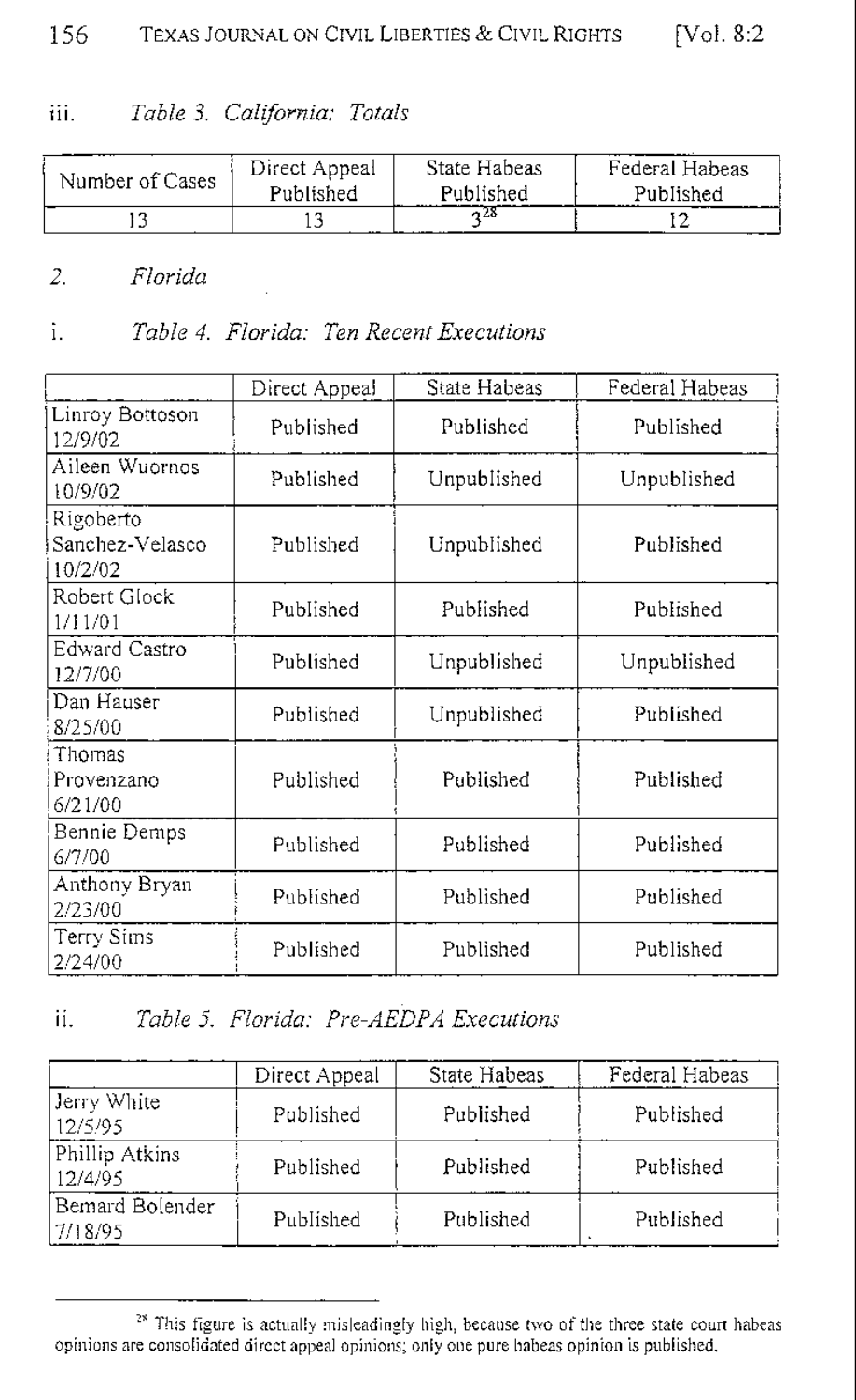## 20031

### Table 5. Florida: Pre-AEDPA Executions (cont.) ii.

|                             | Direct Appeal | State Habeas | Federal Habeas |
|-----------------------------|---------------|--------------|----------------|
| Roy Stewart<br>4/22/94      | Published     | Published    | Published      |
| Michael Durocher<br>8/25/93 | Published     | Unpublished  | Waived         |

#### Table 6. Florida: Totals iii.

| Number of Cases | Direct Appeal | State Habeas | Federal Habeas |
|-----------------|---------------|--------------|----------------|
|                 | Published     | Published    | Published      |
|                 |               |              | 29ء -          |

#### 3. Georgia

### Table 7. Georgia: Seven Recent Executions i.

|                           | Direct Appeal | State Habeas              | Federal Habeas |
|---------------------------|---------------|---------------------------|----------------|
| Wallace Fugate<br>8/16/02 | Published     | Unpublished <sup>30</sup> | Published      |
| Tracey Housel<br>3/12/02  | Published     | Unpublished <sup>31</sup> | Published      |
| Ronald Spivey<br>1/24/02  | Published     | Unpublished <sup>32</sup> | Published      |
| Byron Parker<br>12/11/01  | Published     | Unpublished <sup>33</sup> | Published      |
| Fred Gilreath<br>11/14/01 | Published     | Unpublished <sup>34</sup> | Published      |
| Jose High<br>11/6/01      | Published     | Published                 | Published      |
| Terry Mincey<br>10/25/01  | Published     | Unpublished <sup>35</sup> | Published      |

### ii. Table 8. Georgia: Pre-AEDPA Executions

|                           | Direct Appeal | State Habeas | Federal Habeas |
|---------------------------|---------------|--------------|----------------|
| Darrell Devier<br>5/17/95 | Published     | Unpublished  | Published      |

<sup>&</sup>lt;sup>29</sup> One inmate waived his appeal, so publication was not possible.

<sup>&</sup>lt;sup>30</sup> See Fugate v. Head, 261 F.3d 1206, 1213 (11th Cir. 2001).

 $\frac{3!}{2!}$  See Housel v. Head, 238 F.3d 1289, 1293 (11th Cir. 2001).

<sup>&</sup>lt;sup>32</sup> See Spivey v. Head, 207 F.3d 1263, 1268 (11th Cir. 2000).

<sup>33</sup> See Parker v. Head, 244 F.3d 831, 833 (11th Cir. 2001).

<sup>&</sup>lt;sup>34</sup> See Gilreath v. Head, 234 F.3d 547, 548 (11th Cir. 2000).

<sup>&</sup>lt;sup>35</sup> See Mincey v. Head, 206 F.3d 1106, 1122-23 (11th Cir. 2000).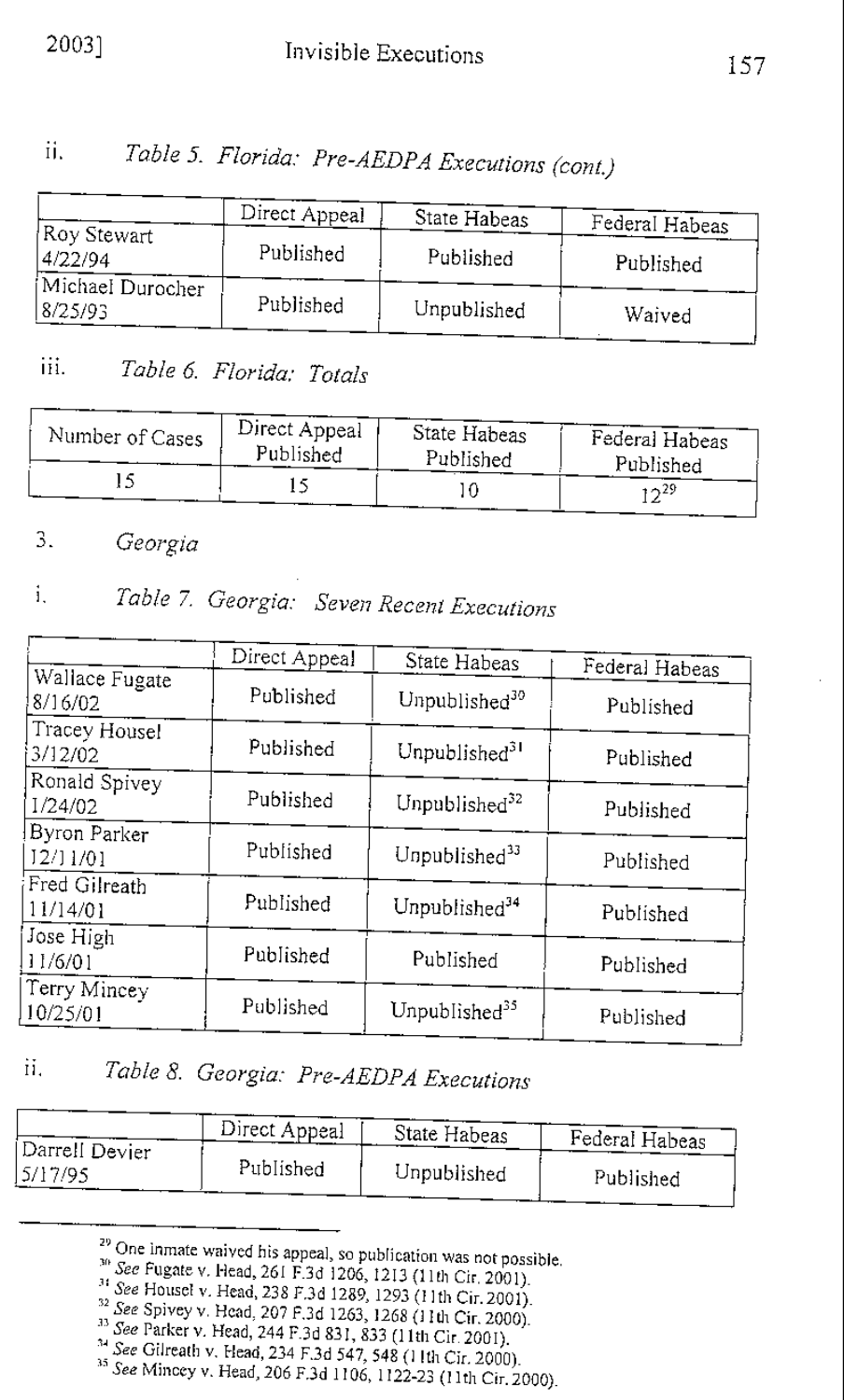#### 158 TEXAS JOURNAL ON CIVIL LIBERTIES & CIVIL RIGHTS [Vol. 8:2]

### ii. Table 8. Georgia: Pre-AEDPA Executions (cont.)

|                               | Direct Appeal | State Habeas | Federal Habeas |
|-------------------------------|---------------|--------------|----------------|
| Nicholas Ingram<br>4/7/95     | Published     | Unpublished  | Published      |
| William Hance<br>3/31/94      | Published     | Published    | Published      |
| Christopher Burger<br>12/2/93 | Published     | Unpublished  | Published      |
| Thomas Stevens<br>6/29/93     | Published     | Published    | Published      |

### iii. Table 9. Georgia: Totals

| Number of Cases | Direct Appeal | State Habeas | Federal Habeas |
|-----------------|---------------|--------------|----------------|
|                 | Published     | Published    | Published      |
|                 |               |              |                |

#### 4. Oklahoma

### Table 10. Oklahoma: Ten Recent Executions i.

|                     | Direct Appeal |              |                 |
|---------------------|---------------|--------------|-----------------|
| Bobby Joe Fields    |               | State Habeas | Federal Habeas  |
| 2/13/03             | Published     | Published    |                 |
|                     |               |              | Published       |
| Daniel Revilla      | Published     |              |                 |
| 1/16/03             |               | Published    | Published       |
| Ernest Carter       |               |              |                 |
| 12/17/02            | Published     | Published    | Unpublished     |
| Jay Neill           |               |              | (but available) |
| 12/12/02            | Published     | Published    | Published       |
|                     |               |              |                 |
| Jerry Lynn          |               |              |                 |
| McCracken           | Published     | Published    | Published       |
| 12/10/02            |               |              |                 |
| Earl Frederick, Sr. |               |              |                 |
| 7/30/02             | Published     | Waived       | Waived          |
| Randall Cannon      |               |              |                 |
| 7/23/02             | Published     | Published    | Published       |
| David Woodruff      |               |              |                 |
|                     | Published     | Published    |                 |
| 1/31/02             |               |              | Published       |
| John Romano         |               |              |                 |
| 1/29/02             | Published     | Published    | Published       |
| Sahib Al-Mosawi     |               |              |                 |
| 12/6/01             | Published     | Published    | Unpublished     |
|                     |               |              | (but available) |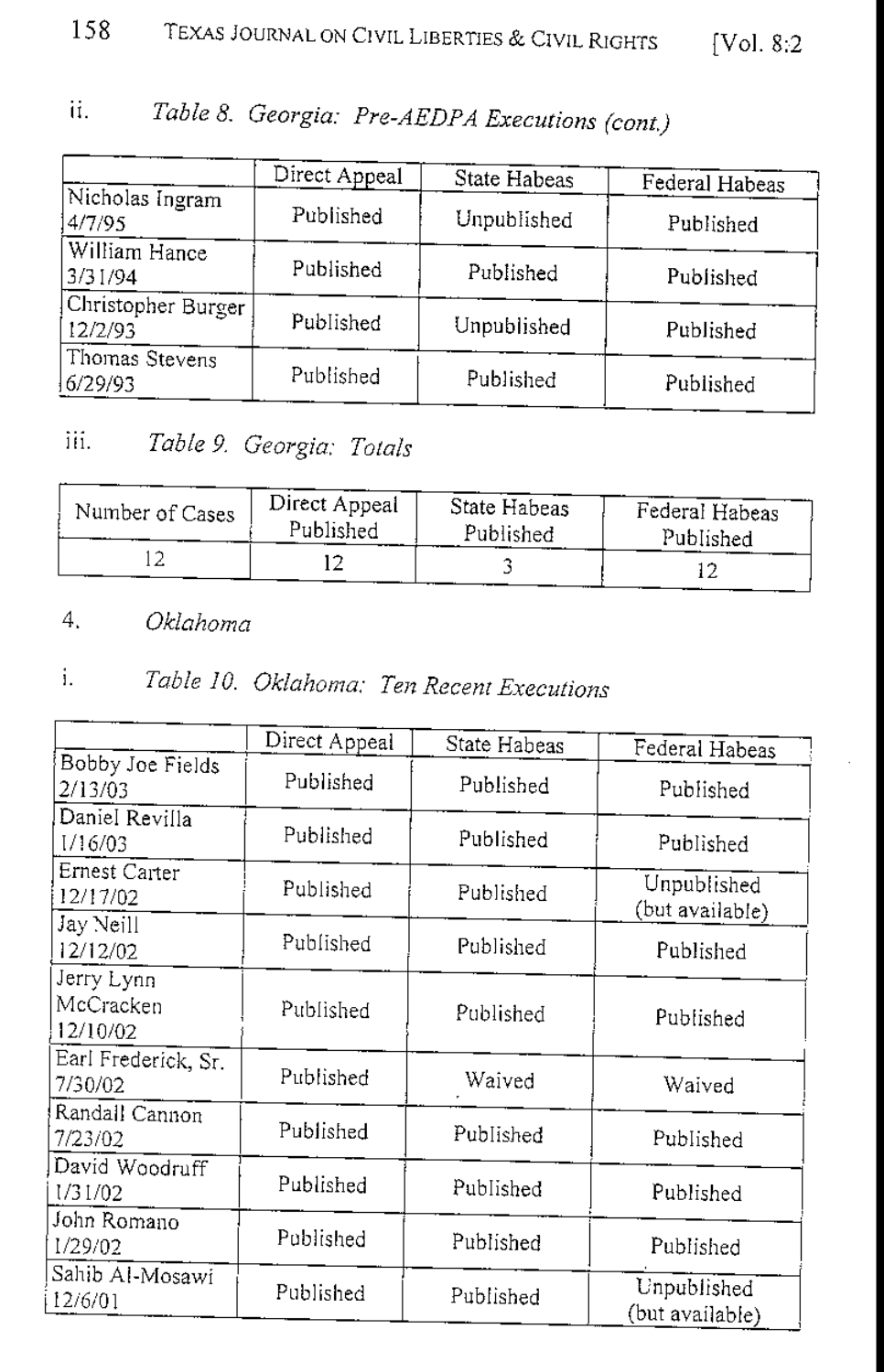ii. Table 11. Oklahoma: Pre-AEDPA Executions

|                                        | Direct Appeal | State Habeas | Federal Habeas |
|----------------------------------------|---------------|--------------|----------------|
| Robert Brecheen<br>8/11/95             | Published     | Published    | Published      |
| Roger Stafford<br>7/01/95              | Published     | Published    | Unpublished    |
| Thomas Grasso <sup>36</sup><br>3/20/95 | Published     | Waived       | Waived         |
| Olan Robison<br>3/13/92                | Published     | Published    | Published      |
| Robyn Parks<br>3/10/92                 | Published     | Unpublished  | Published      |

#### iii. Table 12, Oklahoma: Totals

| Number of Cases | Direct Appeal | State Habeas | Federal Habeas |
|-----------------|---------------|--------------|----------------|
|                 | Published     | Published    | Published      |
|                 |               | 37ء ر        | 38،1           |

#### $\mathsf{S}$ . Texas

#### i. Table 13. Texas: Twenty Recent Executions

|                                     | Direct Appeal | State Habeas                | Federal Habeas |
|-------------------------------------|---------------|-----------------------------|----------------|
| Samuel Gallamore<br>1/14/03         | Unpublished   | Unpublished                 | Unpublished    |
| James Collier<br>12/11/02           | Published     | Unpublished                 | Published      |
| Leonard Rojas<br>12/4/02            | Published     | Published<br>(one sentence) | Unpublished    |
| William Chappell<br>11/20/02        | Unpublished   | Unpublished                 | Unpublished    |
| Craig Ogan<br>H <sub>1</sub> /19/02 | Unpublished   | Unpublished                 | Published      |
| James Powell<br>10/1/02             | Published     | Unpublished                 | Unpublished    |
| Calvin King<br>9/25/02              | Published     | Unpublished                 | Unpublished    |
| Rex Mays<br>9/24/02                 | Unpublished   | Unpublished                 | Unpublished    |

<sup>&</sup>lt;sup>36</sup> An attempt was made to move this case to New York.<br><sup>37</sup> One inmate waived his appeal, so publication was not possible.<br><sup>38</sup> Two inmates waived their appeals, so publication was not possible.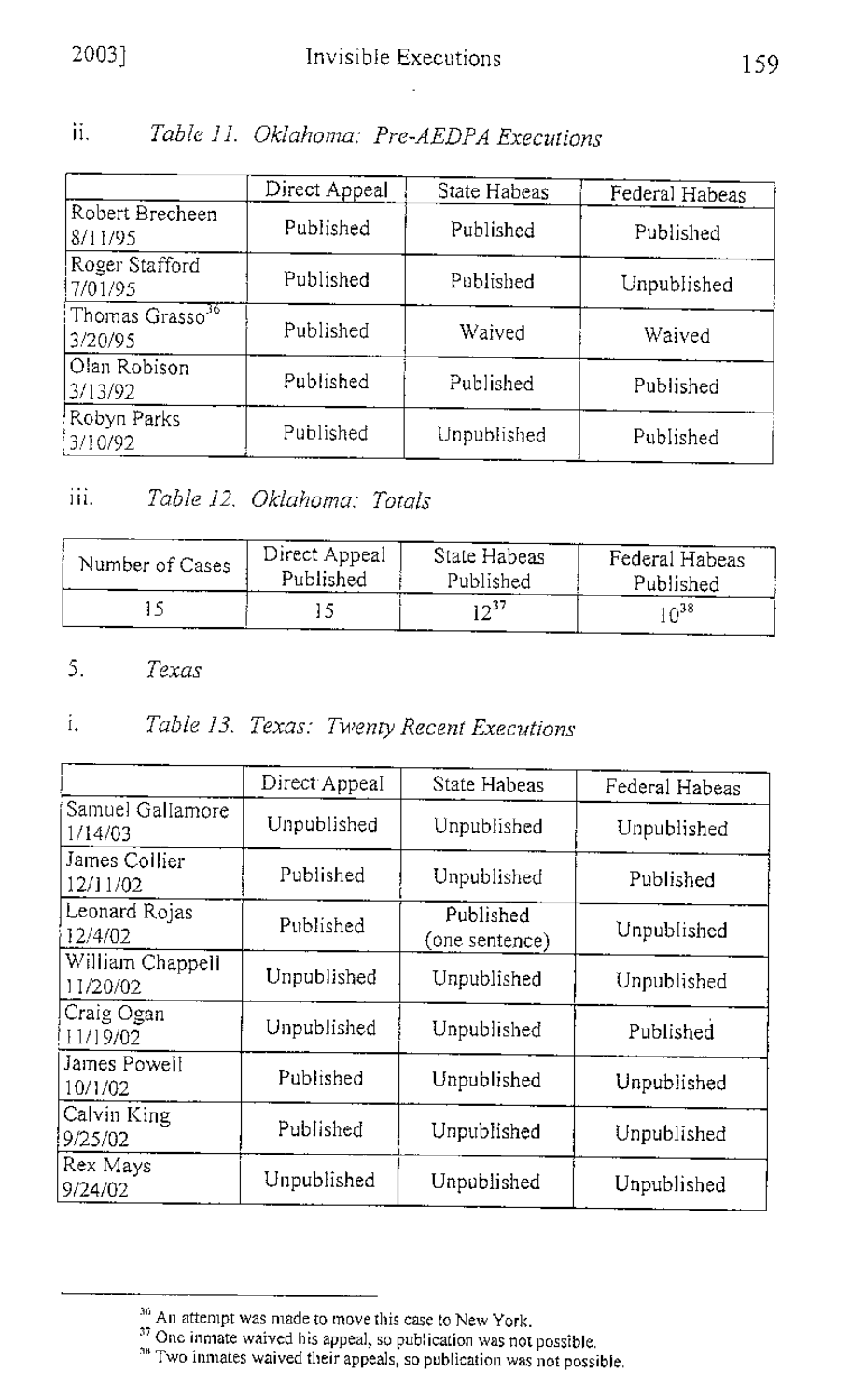| $\cdots$<br>11. |  |  | Table 13. Texas: Twenty Recent Executions (cont.) |  |  |
|-----------------|--|--|---------------------------------------------------|--|--|
|-----------------|--|--|---------------------------------------------------|--|--|

|                               | Direct Appeal | State Habeas | Federal Habeas |
|-------------------------------|---------------|--------------|----------------|
| Ron Shamburger<br>9/18/02     | Unpublished   | Unpublished  | Unpublished    |
| Jessie Patrick<br>9/17/02     | Published     | Published    | Unpublished    |
| Tony Walker<br>9/10/02        | Unpublished   | Unpublished  | Unpublished    |
| Toronto Patterson<br>8/28/02  | Unpublished   | Unpublished  | Unpublished    |
| Gary Etheridge<br>8/20/02     | Published     | Unpublished  | Unpublished    |
| Javier Medina<br>8/14/02      | Unpublished   | Unpublished  | Unpublished    |
| T.J. Jones<br>8/8/02          | Published     | Unpublished  | Unpublished    |
| Richard Kutzner<br>8/7/02     | Published     | Unpublished  | Published      |
| Jeffery Williams<br>6/26/02   | Published     | Unpublished  | Unpublished    |
| Robert Coulson<br>6/25/02     | Unpublished   | Unpublished  | Unpublished    |
| Daniel Rineau<br>6/13/02      | Unpublished   | Unpublished  | Unpublished    |
| Stanley Baker, Jr.<br>5/30/02 | Published     | Unpublished  | Unpublished    |

## iii. Table 14. Texas: Pre-AEDPA Executions

|                            | Direct Appeal | State Habeas       | Federal Habeas |
|----------------------------|---------------|--------------------|----------------|
| James Smith<br>6/26/90     | Published     | Waived             | Waived         |
| Mikel Derrick<br>7/18/90   | Published     | Unpublished        | Unpublished    |
| Lawrence Buxton<br>2/26/91 | Published     | Unpublished        | Published      |
| Ignacio Cuevas<br>5/23/91  | Published     | <b>Unpublished</b> | Published      |
| Jerry Bird<br>6/18/91      | Published     | Unpublished        | Published      |

 $\bar{z}$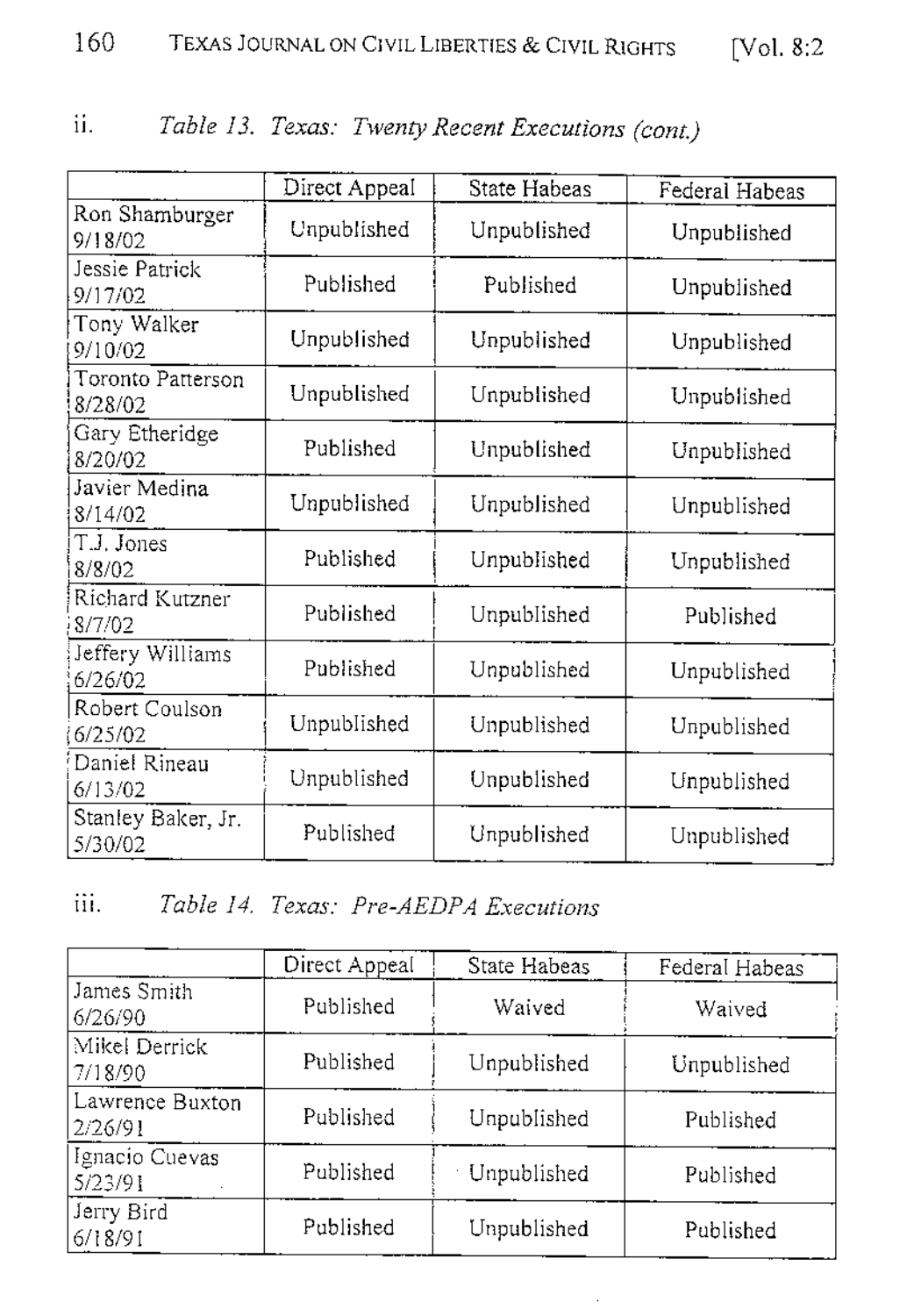Table 15. Texas: Totals iv.

| Number of Cases | Direct Appeal | State Habeas | Federal Habeas |
|-----------------|---------------|--------------|----------------|
|                 | Published     | Published    | Published      |
| - 11            | -39           |              |                |

6. Virginia

#### i. Table 16. Virginia: Ten Recent Executions

|                              | Direct Appeal | State Habeas                  | Federal Habeas |
|------------------------------|---------------|-------------------------------|----------------|
| James Patterson<br>3/14/02   | Published     | No appeal                     | No appeal      |
| Daniel Zirkle<br>4/2/02      | Published     | No appeal                     | No appeal      |
| Walter Mickens<br>6/12/02    | Published     | Unpublished <sup>42</sup>     | Published      |
| Mir Aimal Kasi<br>11/14/02   | Published     | Unpublished                   | Published      |
| Thomas Akers<br>3/1/01       | Published     | No Appeal                     | Published      |
| Christopher Beck<br>10/18/01 | Published     | Unpublished <sup>43</sup>     | Published      |
| Douglas Thomas<br>1/10/00    | Published     | Unpublished <sup>44</sup>     | Published      |
| Steve Roach<br>1/13/00       | Published     | Unpublished <sup>45</sup>     | Published      |
| Lonnie Weeks<br>3/16/00      | Published     | Dismissed<br>because untimely | Published      |
| Michael Clagett<br>17/6/00   | Published     | Unpublished <sup>46</sup>     | Published      |

<sup>&</sup>lt;sup>19</sup> It is perhaps worth noting that during the pre-AEDPA era, all direct appeals were published, whereas in the post-AEDPA cases we examined, only half were published.

<sup>40</sup> One inmate waived his state habeas appeal, a practice that may not be possible under current Texas law. See TEX. CRIM. PROC. CODE ANN. §11.071 (Vernon 1999). Of the two published state habeas opinions, one is a single sentence long,

<sup>&</sup>lt;sup>41</sup> In the Fifth Circuit, there is a significant difference in the pre and post-AEDPA cases. Of the pre-AEDPA habeas appeals, one inmate waived his appeal, and the Fifth Circuit published opinions in three of the remaining four (75%), in the post-AEDPA cases, there were no waivers, and only three of twenty opinions (15%) were published. In addition, as is discussed in the final section of the text, the rate of publication in the Fifth Circuit seems to have declined significantly in recent years.

<sup>&</sup>lt;sup>42</sup> See Mickens v. Greene, 74 F. Supp. 2d 586, 592 (E.D. Va. 1999).

<sup>&</sup>lt;sup>43</sup> See Beck v. Angelone, 173 F. Supp. 2d 461 (E.D. Va. 2002).

<sup>&</sup>lt;sup>44</sup> See Thomas v. Taylor, 170 F.3d 466 (4th Cir. 1999).

<sup>&</sup>lt;sup>45</sup> See Roach v. Angelone, 176 F.3d 210 (4th Cir. 1999).

<sup>&</sup>lt;sup>46</sup> See Clagett v. Angelone, 209 F.3d 370 (4th Cir. 2000).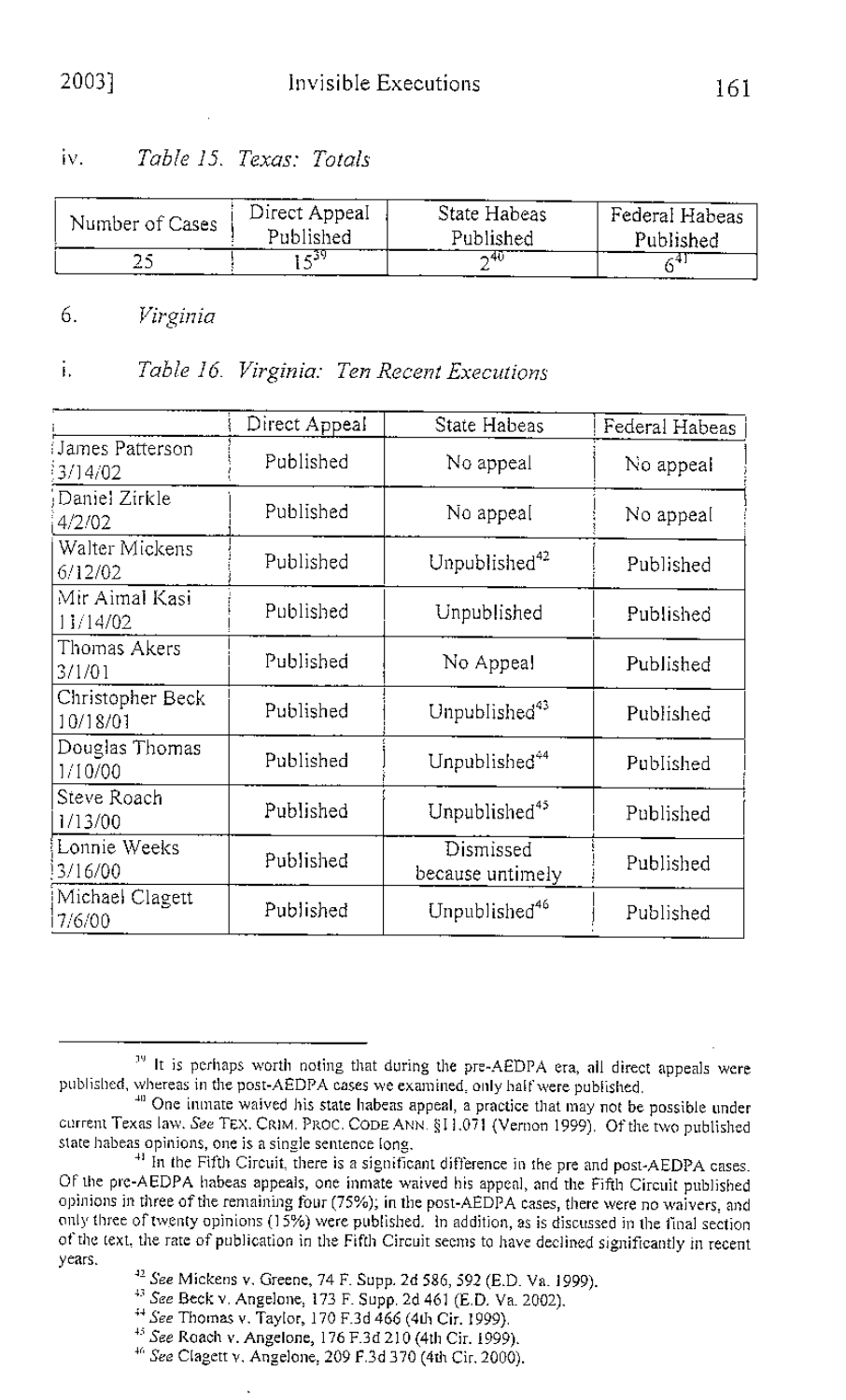|                             | Direct Appeal | State Habeas | Federal Habeas |
|-----------------------------|---------------|--------------|----------------|
| Herman Barnes<br>11/13/95   | Published     | Unpublished  | Published      |
| Mickey Davidson<br>10/19/95 | Published     | N/A          | N/A            |
| Dennis Stockton<br>9/27/95  | Published     | Unpublished  | Published      |
| Willie Turner<br>5/26/95    | Published     | Unpublished  | Published      |
| Dana Edmonds<br>1/24/95     | Published     | Unpublished  | Unpublished    |

#### Table 17. Virginia: Pre-AEDPA Executions 11 L

#### Table 18. Virginia: Totals iii -

| Number of Cases | Direct Appeal<br>Published | State Habeas<br>Published<br>-- ----- | Federal Habeas<br>Published |  |
|-----------------|----------------------------|---------------------------------------|-----------------------------|--|
|                 |                            |                                       | -----                       |  |

#### $\mathbf{R}$ Death Penalty Versus Non-Death Penalty Data

#### í. Table 19. Summary of Foregoing Data

| State      | Number of<br>Cases | Direct<br>Appeal<br>Published | State Habeas<br>Published | Federal<br>Habeas<br>Published |
|------------|--------------------|-------------------------------|---------------------------|--------------------------------|
| California |                    |                               | $(4)^{48}$                | ١O                             |
| Florida    |                    |                               |                           |                                |
| Georgia    |                    | 2                             |                           |                                |
| Oklahoma   |                    |                               |                           |                                |
| Texas      |                    |                               | $(2)^{50}$                |                                |
| Virginia   |                    | ιO                            |                           | $8^{52}$                       |

<sup>&</sup>lt;sup>47</sup> In three cases the inmate waived his state habeas appeal.

<sup>&</sup>lt;sup>48</sup> There is one true publication. An additional case is available electronically, but is designated as not for publication. Two other cases were published, but they involved a habeas proceeding that was consolidated with the direct appeal, and no extra record claims are addressed.

<sup>&</sup>lt;sup>49</sup> In two of the cases where the state habeas opinion was not published, the Eleventh Circuit opinion is also not published. In the other two cases where the state habeas opinion was unpublished, the Eleventh Circuit opinion is published.

<sup>&</sup>lt;sup>50</sup> In one published case, the opinion is one sentence long.

<sup>&</sup>lt;sup>51</sup> In three cases there was no state habeas filed; in one case the appeal was dismissed as untimely; the remaining six cases generated unpublished opinions.

<sup>&</sup>lt;sup>52</sup> Of the three cases where no state habeas appeal was pursued, two also resulted in no federal habeas appeal, in one case where no state habeas appeal was filed, a federal appeal was pursued.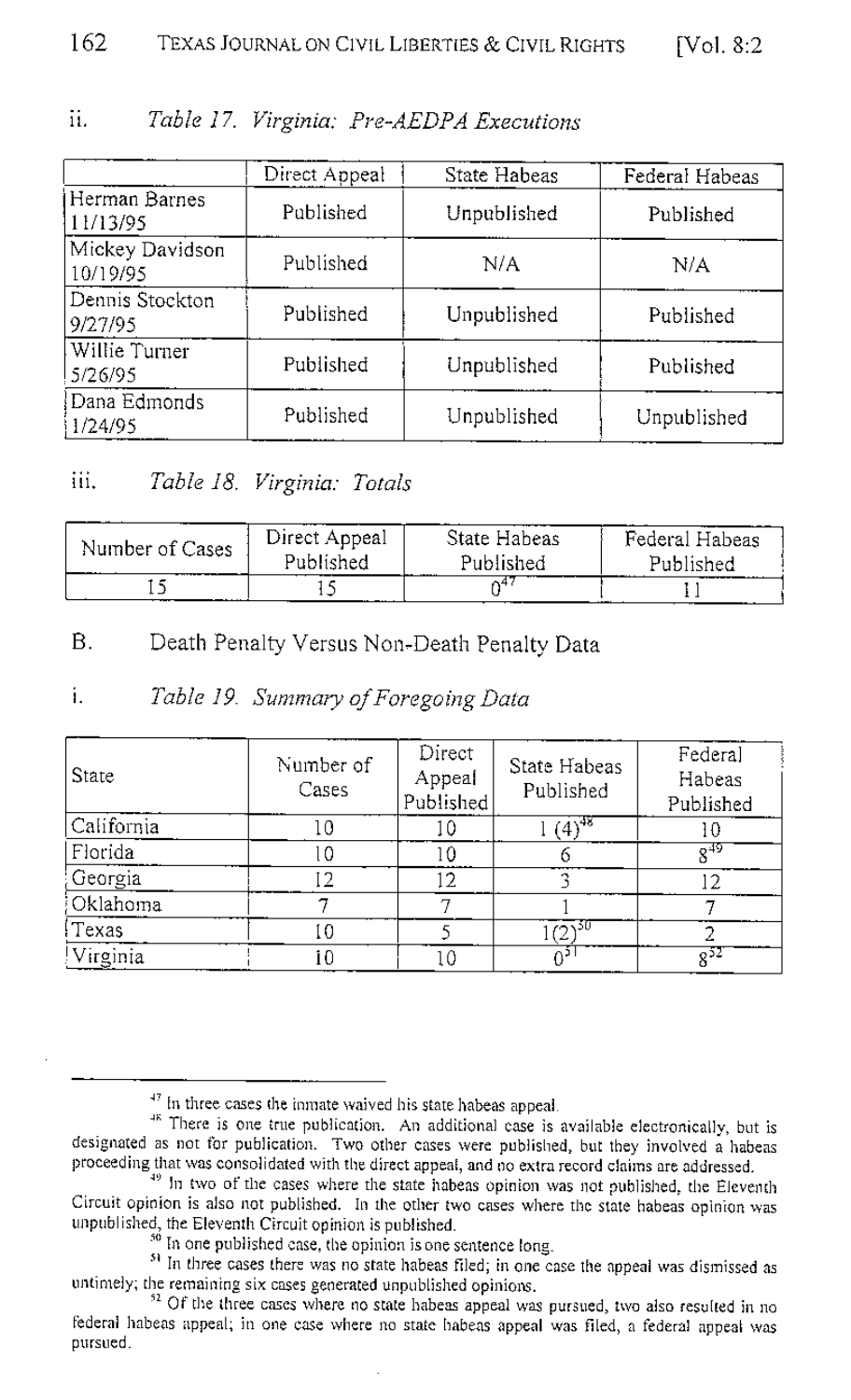| :Court                         | Number of<br>All Cases | Percent<br>Published | Number of Death<br>Cases Examined Published | Percent |
|--------------------------------|------------------------|----------------------|---------------------------------------------|---------|
| Texas<br>Appellate Courts      | N/A                    |                      | 75                                          | 30      |
| California<br>Appellate Courts | N/A                    |                      | 39                                          | 71      |
| Fourth Circuit                 | 2768                   | 8                    | 45                                          | 55      |
| Fifth Circuit                  | 4152                   | 14                   | 75                                          | 30      |
| iTenth Circuit                 | 1425                   | 28                   | 45                                          | 91      |
| Ninth Circuit                  | 4994                   | 18                   | 39                                          | 71      |
| Eleventh Circuit               | 4043                   | 12                   | 81                                          | 77      |

#### Toble 20 Death Versus Non-Death Publication Rates<sup>53</sup> Ħ.

- Opinion Length in Death Penalty Cases  $\overline{C}$ .
- $\mathbf{L}$ California

#### Table 21. California: Ten Recent Executions i.

|                             | Direct Appeal | State Habeas              | Federal Habeas |
|-----------------------------|---------------|---------------------------|----------------|
| Stephen Anderson            | Published     | Unpublished <sup>54</sup> | Published      |
| 1/29/02                     | 2,100 words   |                           | 22,400 words   |
| Robert Massie               | Published     | Unpublished               | Published      |
| 3/27/01                     | 2,100 words   |                           | 1,400 words    |
| Darrell Rich!               | Published     | Unpublished               | Published      |
| 3/15/00                     | 27,300 words  |                           | 2,100 words    |
| Manuel Babbitt              | Published     | Published*                | Published      |
| 5/4/99                      | 23,100 words  |                           | 5,600 words    |
| Jaturun Siripongs           | Published     | Unpublished               | Published      |
| 2/9/99                      | 13,300 words  |                           | 9,100 words    |
| Kelvin Malone <sup>55</sup> | Published     | Published                 | Published      |
| 1/13/99                     | 22,400 words  | 16,800 words              | 14,000 words   |
| Thomas Thompson             | Published     | Unpublished               | Published      |
| 7/14/98                     | 21,700 words  |                           | 9,100 words    |

<sup>55</sup> Kevin Malone was executed in Texas.

<sup>&</sup>lt;sup>53</sup> This table covers the period from October 1, 2000 to September 30, 2001; the source is from the Administrative Office of the U.S. Courts at www.uscourts.gov, and the data is summarized in Adam Liptak, Federal Appeals Court Decisions May Go Public, N.Y. TIMES, Dec. 25, 2002, at A13; the data has remained virtually unchanged from a decade earlier. See Merritt & Brudney, supra note 21, at 86-87 & n.61.<br><sup>54</sup> This opinion is available on Westlaw.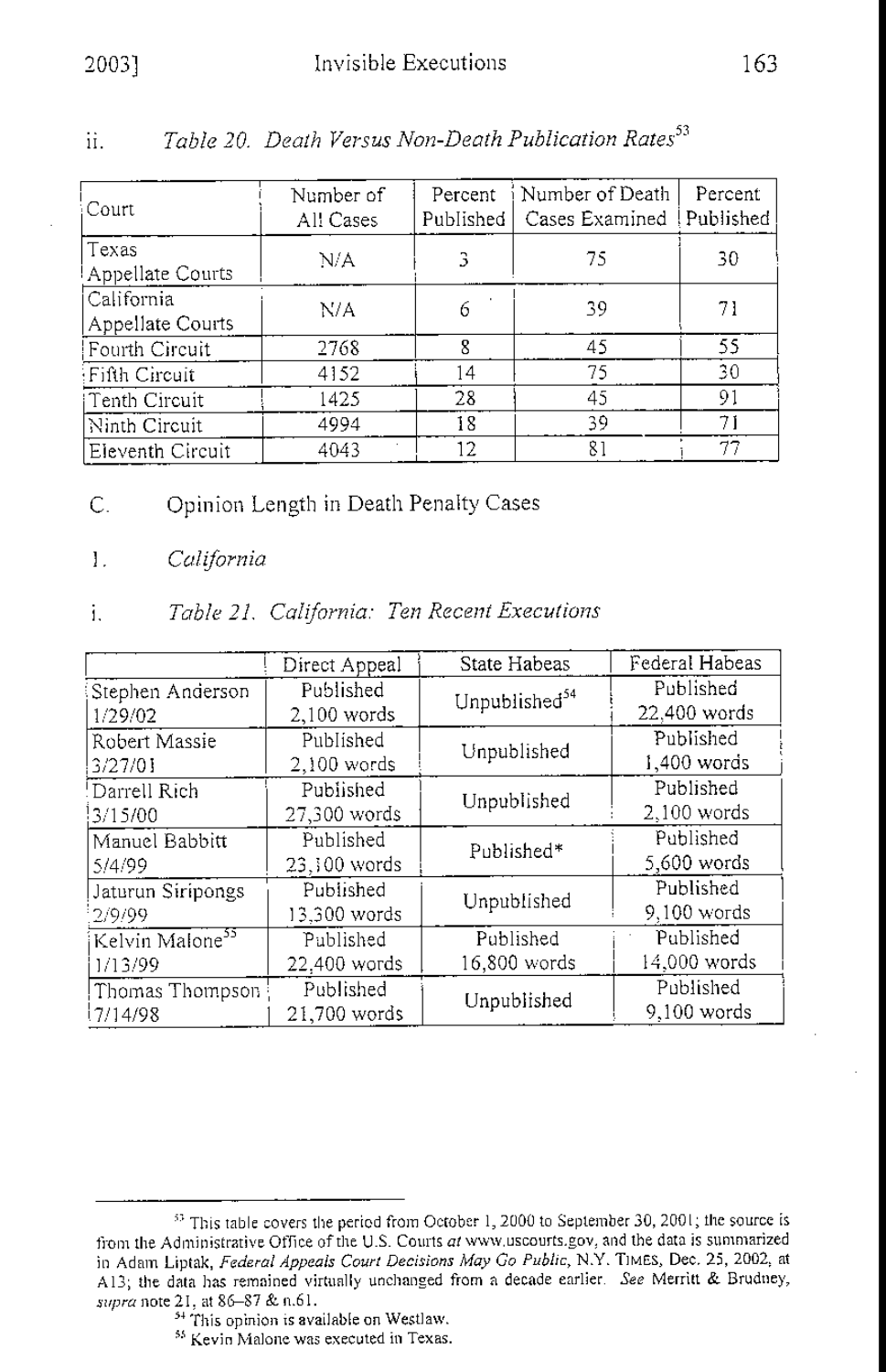|                | Direct Appeal | State Habeas | Federal Habeas |
|----------------|---------------|--------------|----------------|
| Keith Williams | Published     | Published*   | Published      |
| 15/3/96        | 35,700 words  |              | $4,200$ words  |
| William Bonin  | Published     | Unpublished  | Published      |
| 2/23/96        | 16,800 words  |              | 4,900 words    |
| David Mason    | Published     | Unpublished  | Published      |
| 8/24/93        | 21,000 words  |              | $3,500$ words  |

### Table 21. California: Ten Recent Executions (cont.)  $\mathbf{i}$

Consolidated With Direct Appeal

#### ii. Table 22. California: Pre-AEDPA

|                            | Direct Appeal            | State Habeas | Federal Habeas             |
|----------------------------|--------------------------|--------------|----------------------------|
| Robert Harris              | Published                | Unpublished  | Published                  |
| 4/21/92                    | 8,400 words              |              | 14,000 words               |
| Aaron Mitchell<br> 4/8/67  | Published<br>7.700 words | Unpublished  | Unpublished                |
| Elizabeth Duncan<br>8/8/62 | Published<br>5,600 words | Unpublished  | Published<br>$2,800$ words |

California: Average length of Federal Habeas: 7,758

Florida 2.

### Table 23. Florida: Ten Recent Executions i.

|               |                                                                                                                  | Federal Habeas                                                                                                                                               |
|---------------|------------------------------------------------------------------------------------------------------------------|--------------------------------------------------------------------------------------------------------------------------------------------------------------|
|               | Published                                                                                                        | Published                                                                                                                                                    |
| $2,100$ words |                                                                                                                  | 6,300 words                                                                                                                                                  |
| Published     |                                                                                                                  |                                                                                                                                                              |
| 5,600 words   |                                                                                                                  | Unpublished                                                                                                                                                  |
| Published     | Unpublished                                                                                                      | Published<br>8,400 words                                                                                                                                     |
|               |                                                                                                                  |                                                                                                                                                              |
|               |                                                                                                                  | Published                                                                                                                                                    |
|               |                                                                                                                  | 7,000 words                                                                                                                                                  |
|               |                                                                                                                  |                                                                                                                                                              |
| 3,500 words   |                                                                                                                  | Unpublished                                                                                                                                                  |
| Published     |                                                                                                                  | Published                                                                                                                                                    |
| $2,100$ words |                                                                                                                  | 5,600 words                                                                                                                                                  |
|               |                                                                                                                  |                                                                                                                                                              |
|               |                                                                                                                  | Published                                                                                                                                                    |
|               |                                                                                                                  | 700 words                                                                                                                                                    |
| • Published   |                                                                                                                  | Published                                                                                                                                                    |
| 3,500 words   |                                                                                                                  | 5,600 words                                                                                                                                                  |
|               | Direct Appeal<br>Published<br>4,200 words<br>Published<br>$2,800$ words<br>Published<br>Published<br>3,500 words | State Habeas<br>8,400 words<br>Unpublished<br>Published<br>$2,800$ words<br>Unpublished<br>Unpublished<br>Published<br>2,100 words<br>Published<br>700 words |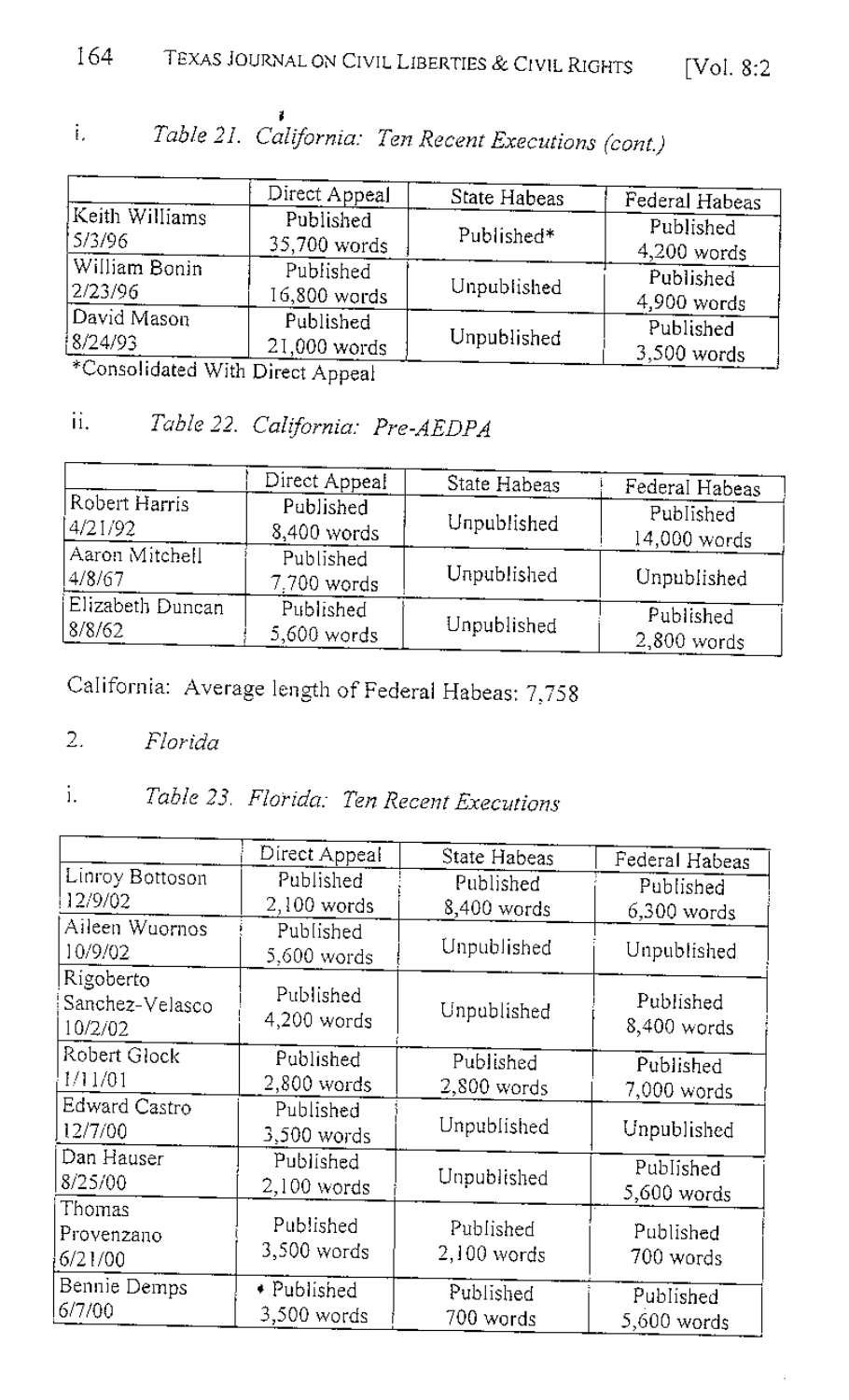|                    | Direct Appeal | State Habeas | Federal Habeas |
|--------------------|---------------|--------------|----------------|
| Darrell Devier     | Published     |              | Published      |
| 5/17/95            | 1,400 words   | Unpublished  | 14,700 words   |
| Nicholas Ingram    | Published     |              | Published      |
| 4/7/95             | 7,700 words   | Unpublished  | 4,900 words    |
| William Hance      | Published     | Published    | Published      |
| 3/31/94            | 4,900 words   | 4,900 words  | 9,100 words    |
| Christopher Burger | Published     |              | Published      |
| 12/2/93            | $2,100$ words | Unpublished  | 3,500 words    |
| Thomas Stevens     | Published     | Published    | Published      |
| 6/29/93            | 1,400 words   | 1,400 words  | 8,400 words    |

#### Table 26. Georgia: Pre-AEDPA ii.

Georgia: Average length of Federal Habeas: 9,741

#### 4. Oklahoma

#### Table 27. Oklahoma: Ten Recent Executions i.

|                                     | Direct Appeal            | State Habeas             | Federal Habeas                                |
|-------------------------------------|--------------------------|--------------------------|-----------------------------------------------|
| Bobby Joe Fields                    | Published                | Published                | Published                                     |
| 2/13/03                             | 8,400 words              | 3,500 words              | 9.100 words                                   |
| Daniel Revilla                      | Published                | Published                | Published                                     |
| 1/16/03                             | 8,400 words              | 2,100 words              | $9,800$ words                                 |
| Ernest Carter<br>12/17/02           | Published<br>9,100 words | Published<br>2,800 words | Unpublished<br>(but available)<br>9,016 words |
| Jay Neill                           | Published                | Published                | Published                                     |
| 12/12/02                            | 11,900 words             | $3,500$ words            | 7,000 words                                   |
| Jerry Lynn<br>McCracken<br>12/10/02 | Published<br>5,600 words | Published<br>2,100 words | Published<br>7,700 words                      |
| Earl Frederick, Sr.<br>7/30/02      | Published<br>4,900 words | Waived                   | Waived                                        |
| Randall Cannon                      | Published                | Published                | Published                                     |
| 7/23/02                             | $10,500$ words           | $2,800$ words            | 15,400 words                                  |

- 
- <sup>59</sup> See Parker v. Head, 244 F.3d 831, 833 (11th Cir. 2001).
- 

<sup>&</sup>lt;sup>57</sup> See Housel v. Head, 238 F.3d 1289, 1293 (11th Cir. 2001).<br><sup>58</sup> See Spivey v. Head, 207 F.3d 1263, 1268 (11th Cir. 2000).

See Gilreath v. Head, 234 F.3d 547, 548 (11th Cir. 2000).<br><sup>61</sup> See Gilreath v. Head, 234 F.3d 547, 548 (11th Cir. 2000).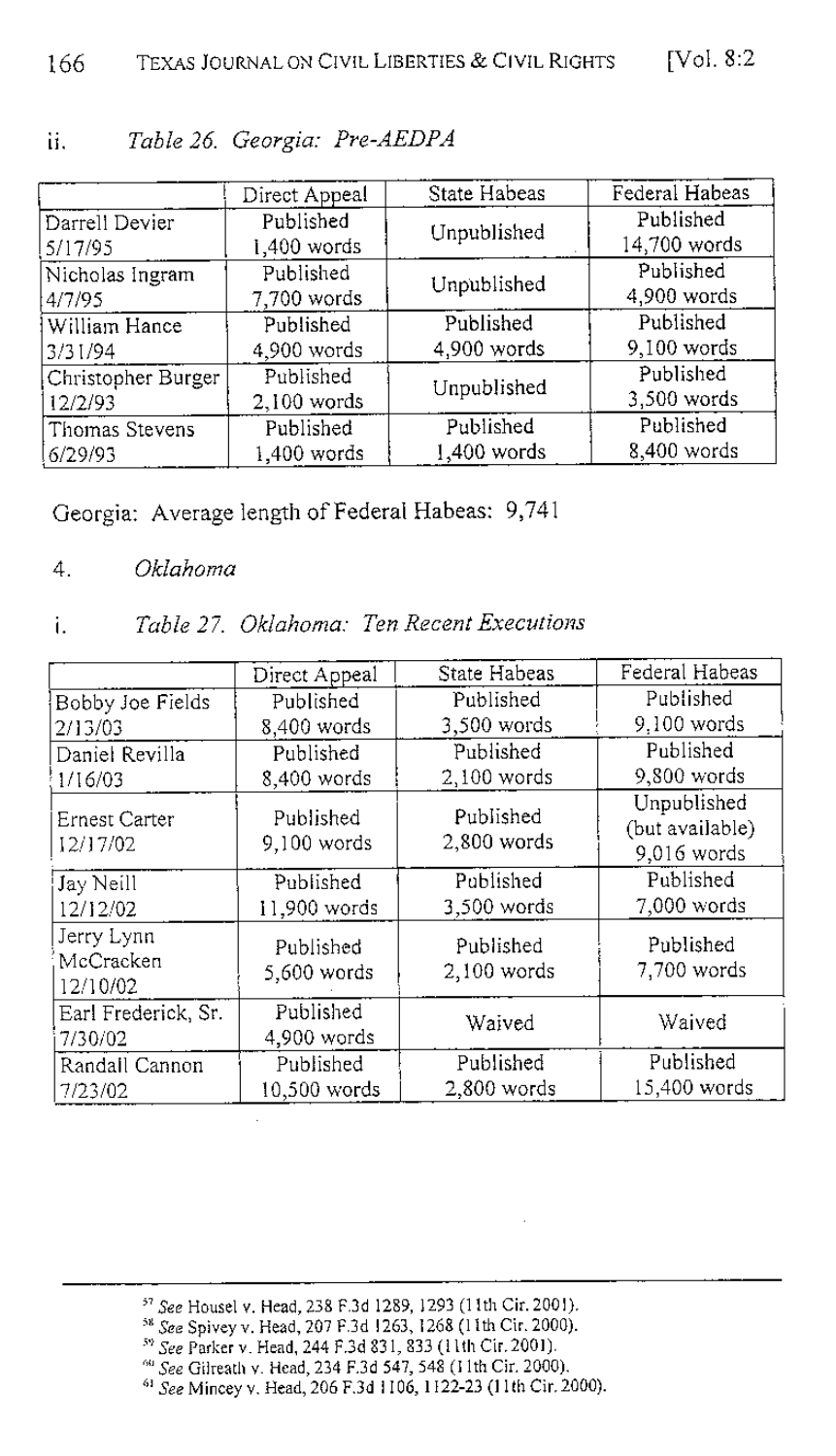## 2003]

|                            | Direct Appeal              | State Habeas               | Federal Habeas                                  |
|----------------------------|----------------------------|----------------------------|-------------------------------------------------|
| David Woodruff             | Published                  | Published                  | Published                                       |
| 1/31/02                    | 14,000 words               | 2,800 words                | 15,400 words                                    |
| John Romano                | Published                  | Published                  | Published                                       |
| 1/29/02                    | 16,100 words               | $2,100$ words              | 4,900 words                                     |
| Sahib Al-Mosawi<br>12/6/01 | Published<br>$9,800$ words | Published<br>$3,500$ words | Unpublished<br>(but available)<br>$6,440$ words |

Table 27. Oklahoma: Ten Recent Executions (cont.)  $\overline{1}$ ,

### Table 28. Oklahoma: Pre-AEDPA ii.

|                                 | Direct Appeal              | State Habeas               | Federal Habeas           |
|---------------------------------|----------------------------|----------------------------|--------------------------|
| Robert Brecheen<br>8/11/95      | Published<br>$5,600$ words | Published                  | Published                |
| Roger Stafford                  | Published                  | $2,800$ words<br>Published | 14,000 words             |
| 7/01/95<br>Thomas $Grasso^{62}$ | $5,600$ words              | 7,000 words                | Unpublished              |
| 3/20/95                         | Published<br>7,000 words   | Waived                     | Waived                   |
| Olan Robison<br>3/13/92         | Published<br>4,200 words   | Published<br>1,400 words   | Published<br>2,800 words |
| Robyn Parks<br>3/10/92          | Published<br>4,900 words   | Unpublished                | Published<br>7,700 words |

Oklahoma: Average length of Federal Habeas: 9,104

 $5.$ Texas

### Table 29. Texas: Twenty Recent Executions  $i$ .

|                  | Direct Appeal |              |                |
|------------------|---------------|--------------|----------------|
|                  |               | State Habeas | Federal Habeas |
| Samuel Gallamore | Unpublished   | Unpublished  | Unpublished    |
| 1/14/03          | 5,750 words   | 121 words    | 3,680 words    |
| James Collier    | Published     | Unpublished  | Published      |
| 12/11/02         | $2,800$ words | 99 words     | $6,300$ words  |
| Leonard Rojas    | Published     | Published    | Unpublished    |
| 12/4/02          | 6,300 words   | 419 words    | $2,100$ words  |
| William Chappell | Unpublished   | Unpublished  | Unpublished    |
| 11/20/02         | 3,910 words   | 132 words    | 8,510 words    |
| Craig Ogan       | Unpublished   | Unpublished  | Published      |
| 11/19/02         | 5,290 words   | 143 words    | 7,000 words    |
| James Powell     | Published     | Unpublished  | Unpublished    |
| 10/H/02          | 9,800 words   | 110 words    | 3,450 words    |

<sup>62</sup> An attempt was made to move this case to New York.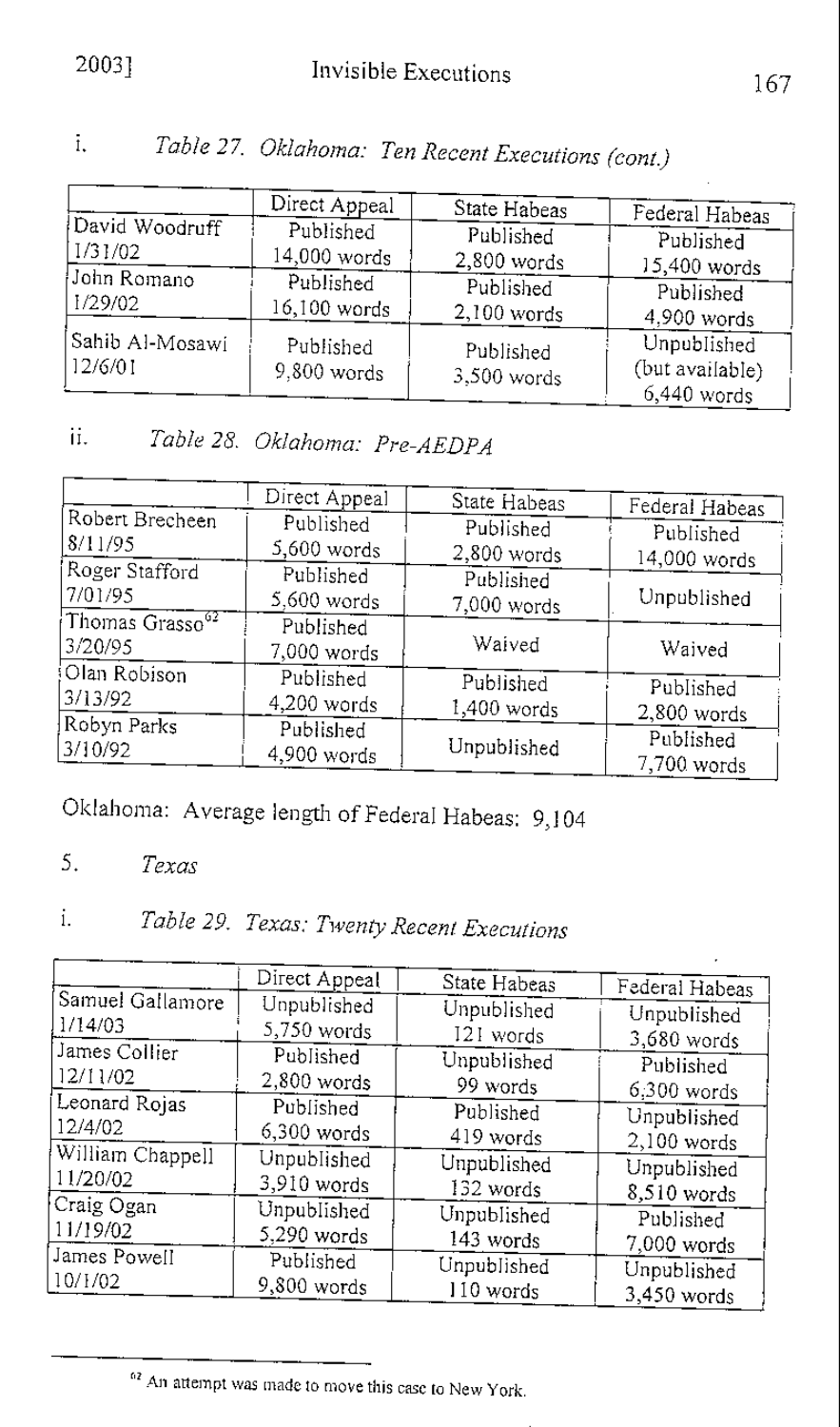|                    | Direct Appeal |              |                |
|--------------------|---------------|--------------|----------------|
| Calvin King        | Published     | State Habeas | Federal Habeas |
| 9/25/02            |               | Unpublished  | Unpublished    |
|                    | 5,600 words   | 110 words    | $2,300$ words  |
| Rex Mays           | Unpublished   | Unpublished  | Unpublished    |
| 9/24/02            | 6,900 words   | 99 words     | 2,300 words    |
| Ron Shamburger     | Unpublished   | Unpublished  | Unpublished    |
| 9/18/02            | 12,880 words  | 154 words    | 2,530 words    |
| Jessie Patrick     | Published     | Published    | Unpublished    |
| 9/17/02            | 9,800 words   | 18 words     | 4,200 words    |
| Tony Walker        |               |              |                |
| 9/10/02            | Unpublished   | Unpublished  | Unpublished    |
| Toronto Patterson  |               |              |                |
| 8/28/02            | Unpublished   | Unpublished  | Unpublished    |
| Gary Etheridge     | Published     |              |                |
| 8/20/02            | 11,200 words  | Unpublished  | Unpublished    |
| Javier Medina      |               |              |                |
| 8/14/02            | Unpublished   | Unpublished  | Unpublished    |
| T.J. Jones         | Published     |              |                |
| 8/8/02             | 7,700 words   | Unpublished  | Unpublished    |
| Richard Kutzner    | Published     |              |                |
| 8/7/02             | 5,600 words   | Unpublished  | Published      |
| Jeffrey Williams   | Published     |              | 2,100 words    |
| 6/26/02            | 7,000 words   | Unpublished  | Unpublished    |
| Robert Coulson     |               |              |                |
| 6/25/02            | Unpublished   | Unpublished  | Unpublished    |
| Daniel Rineau      |               |              |                |
| 6/13/02            | Unpublished   | Unpublished  |                |
|                    |               |              | Unpublished    |
| Stanley Baker, Jr. | Published     | Unpublished  |                |
| 5/30/02            | 3,500 words   |              | Unpublished    |

### $\mathbf{i}$ . Table 29. Texas: Twenty Recent Executions (cont.)

 $\Gamma$ 

# ii. Table 30. Texas: Pre-AEDPA

|                          | Direct Appeal            | State Habeas | Federal Habeas |
|--------------------------|--------------------------|--------------|----------------|
| James Smith<br>6/26/90   | Published<br>7,000 words | Waived       | Waived         |
| Mikel Derrick<br>7/18/90 | Published<br>2,800 words | Unpublished  | Unpublished    |
| Lawrence Buxton          | Published                | Unpublished  | Published      |
| 2/26/91                  | 2,800 words              |              | 4,900 words    |
| Ignacio Cuevas           | Published                | Unpublished  | Published      |
| 5/23/91                  | 14,000 words             |              | 245 words      |
| Jerry Bird               | Published                | Unpublished  | Published      |
| $6/18/9$ ]               | 8,400 words              |              | 420 words      |

Texas: Average length of Federal Habeas: 4,501